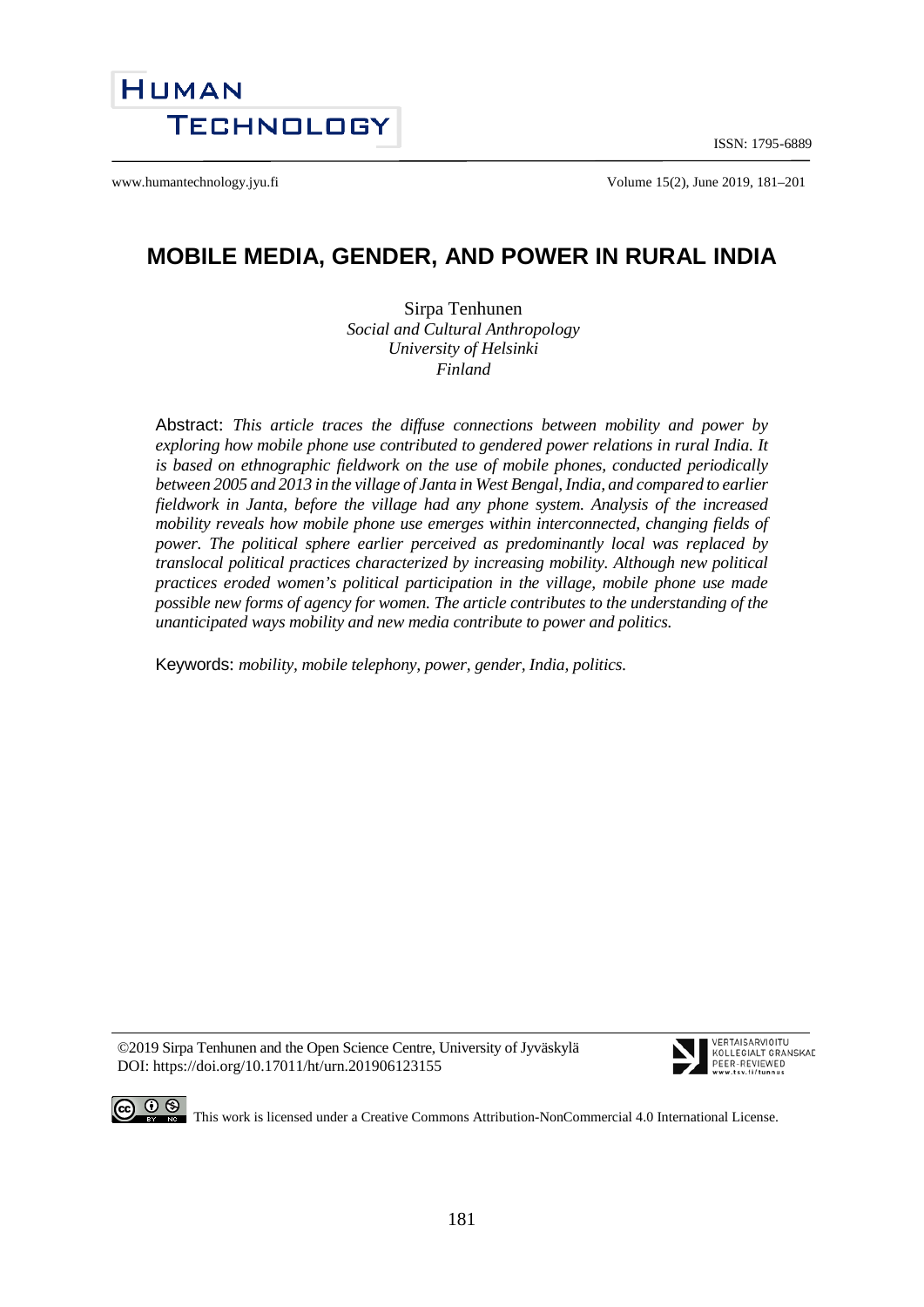### **INTRODUCTION**

If mobility serves as a prime metaphor for the contemporary world, the ubiquity of mobile phones symbolizes this trope. Mobile communication is associated with a mobile lifestyle characterized by temporal and spatial autonomy (Katz & Aakhus, 2002). In this article, I analyze how mobile phone use has contributed to mobility and gendered power relations in rural India. I examine how mobile phone use has helped to create new political practices characterized by mobility and how the new mobilities have played a role for changes in gendered power relationships and women's agency. Theoretically, the article develops the understanding of how mobilities emerge from various fields of power, thus enabling interrelated power relationships and forms of agency.

A mobility turn in the social sciences emerged in the 1990s to understand the importance of movement on individuals and society (Sheller & Urry, 2006, p. 208). The paradigm underscored how social life, civil society, and political participation are performed through mobilities (Adey, Bissell, Hannam, Merriman, & Sheller, 2013). In addition to physical traveling, mobility can be regarded as the movement of objects, imaginative mobility (e.g., the movement of images and ideas through mass media), virtual mobility over the Internet, and person-to-person communication through letters and digital media (Urry, 2007). I use this definition of mobility. Although mobility often is celebrated as a progressive force, the ability to move is not spread equally because the same factors that produce movement and global linkages can also promote friction, immobility, exclusion, and disconnection (Alvarez, 1995; Cresswell, 2014; Tsing, 2005). Moreover, not all movements are equally meaningful and life-shaping for the people on the move (Salazar & Smart, 2011). In other words, mobility cannot be equated with power and agency even though it relates to power relationships.

Mobile phones have become such a key indicator of mobility that mobilities are analyzed based on mobile phone generated data both in the natural and social sciences (e.g., Csájiab et al., 2013; Palmer et al., 2013). Ethnographic studies on mobile phone use have both problematized and developed the understanding of the relationship between mobile telephony and mobility. Wallis (2013) and Archambault (2012, 2017) questioned the seemingly self-evident connection between mobile phones and mobility. Archambault (2012) argued that, although helping bridge distances in significant ways, mobile phone communication nonetheless also betrayed young men's mobility in Mozambique. She illustrated ways in which young men harnessed communication to express and address experiences of constrained physical and social mobility. However, their mobile phone communication simply expressed rather than resolved their exclusion. Indeed, rather than promoting physical mobility, mobile phones often open up a space for the enactment of imagined global identities (Archambault, 2012; McIntosh, 2010, p. 344). Wallis (2013) found that disciplinary regimes, as well as gendered job hierarchies in China, produced young migrant women as particularly gendered, classed, aged, and placed working subjects who remained relatively immobile in their work spheres despite their use of mobile phones. She argued, therefore, that the mobile phone enables "immobile mobility," which she defined as a sociotechno means of surpassing spatial, temporal, physical, and structural boundaries. Immobile mobility allowed migrant women inclusion in the expanded and enriched social networks, which in turn reinforced their identity as migrants and not Beijing people. Wallis' observations exemplify that analyzing mobility requires attention to the contexts of mobility and communication. Tacchi, Kitner, and Crawford (2012) explored mobility within everyday uses of mobiles and their social settings in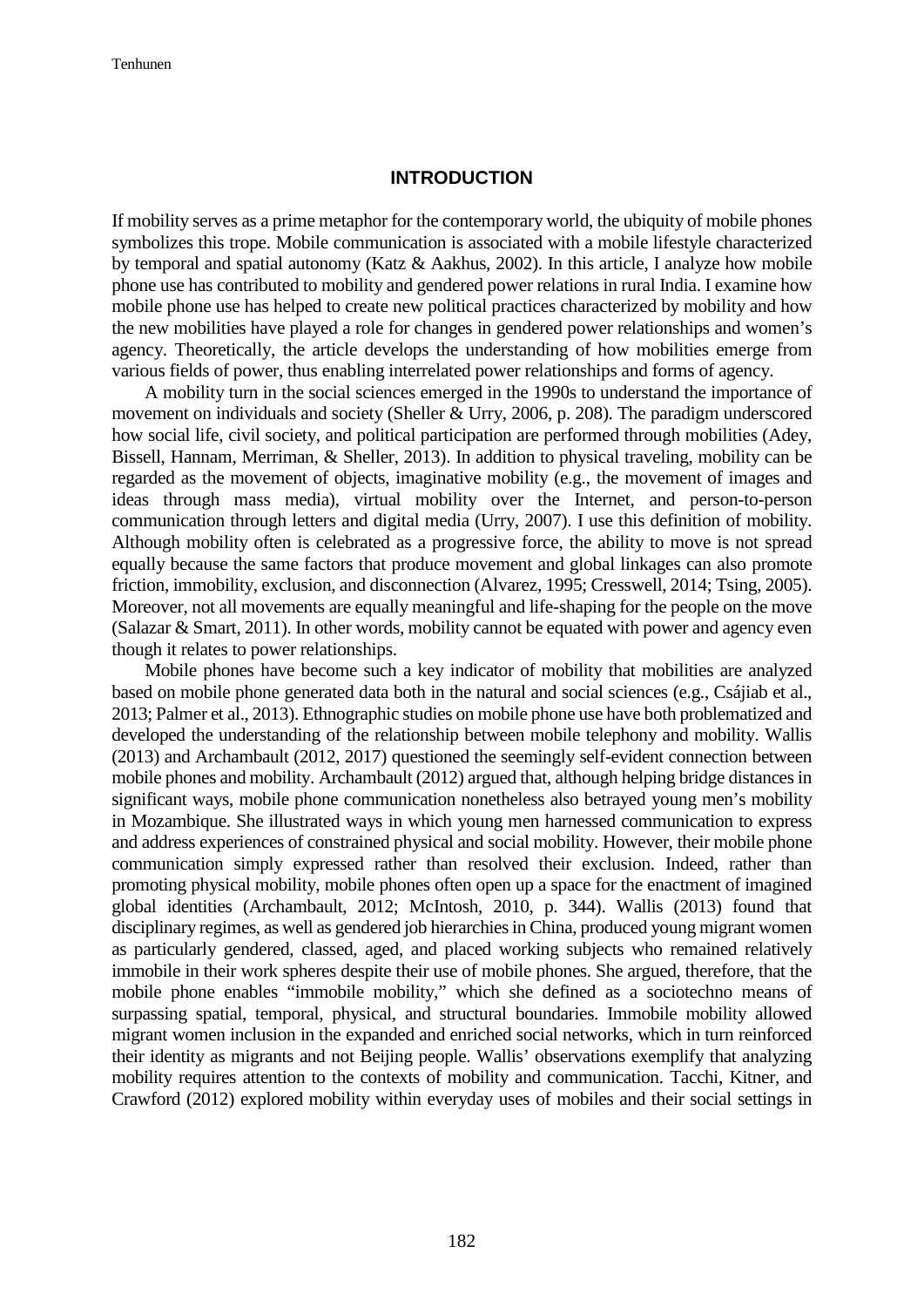rural South India. They coined the term "meaningful mobility" to explain how the mobile phone emerged as a contributing agent to how women could bolster their social positions.

In this article, $<sup>1</sup>$  I explore the meaning of mobile telephony-enabled mobilities for gendered</sup> power relationships. As noted by Goggin (2006) and Kinnunen, Suopajärvi, and Ylipulli (2011), power has remained a rarely explicated concept in research into mobile phone use, although most studies on new media have addressed power-related issues in some ways. Power issues are at the heart of the scholarly debate on digital divides (Castells, 2001; Green & Haddon, 2009; Loader, 1998; Mansell & Steinmueller, 2000; Tsatsou 2011), studies on intersectionality of mobile media use (Tenhunen, 2018; Wallis, 2013), and the study of the use of digital media for political action (Castells, Fernandez-Ardevol, Qiu, & Sey, 2007; Fortunati, 2002; Gergen, 2008; Ibahrine, 2008; Liu, 2017; Rafael, 2003; Rheingold, 2002; Tenhunen, 2011). Additionally, the research on the gender aspect mobile phone use has been focused implicitly on power. Lim (2014) summed up much of the research on women's use of mobile media in her review article, concluding that even as the technological landscape of mobile media changes, the social settings within which women appropriate mobile media tend to remain fundamentally unaltered. For instance, Dobashi's (2005) research on Japanese housewives and Wajcman, Bittman, and Brown's (2008) study of Australian women demonstrated that women used mobile media mainly to fulfill their familial obligations. Yet, as Fortunati (2009) pointed out, women tend to be more vulnerable than men to the pressure of "double work"—the challenges of balancing obligations in both the home and the workplace. Consequently, women have availed mobile media in many geographic locations to manage their double workload rather than using phones to induce radical changes in gender relationships. Moreover, much of the anthropological research on the uses of new technologies share an emphasis on the tendency of technology use to reinforce existing structures and, especially, adherence to kinship patterns (Archambault, 2010; Barendregt, 2008; Horst & Miller, 2006). However, a few studies on women's mobile phone use in the Global South have indicated the potential for change. For instance, Chib and Hsueh-Hua Chen (2011) demonstrated how female mobile phone users in Indonesia maneuver through their social constraints to reap benefits from ICT use. Oreglia (2014) described how older women in rural China pursue their goals of maintaining relationships and accessing online entertainment after receiving training from their children and through collaboration and knowledge sharing with their peers.

Similarly to the studies discussed above, most studies on mobile telephony in South Asia have focused on the question of whether mobile telephony contributes to the strengthening of preexisting social practices or whether it induces changes. Jeffrey and Doron (2012) argued that mobile telephony has great potential to disrupt the inequalities in India. They (Jeffrey & Doron, 2013) explored mobile telephony in India in its totality, drawing mainly on secondary sources, but also on ethnographic research in Varanasi (a city in Eastern India), which included policies, industries, and businesses. Doron (2012) noted the destabilizing nature of mobile phones for social relationships in Varanasi but maintained that phones were incorporated into households in ways that reaffirm dominant norms and practices so that young women's phone use is restricted. In his study on rural Tamil Nadu in South India, Jouhki (2013) found men to be more active, dominant, and technologically literate users of mobile telephony than women. He argued that young men enjoyed more freedom and agency in the sphere of mobile telephony than women.

My approach differs from the above-discussed studies in that, like Rai (2019), who analyzed subaltern strategies of smartphone use in urban North India, I focus explicitly on power relationships. Moreover, I analyze how increased mobility can simultaneously influence power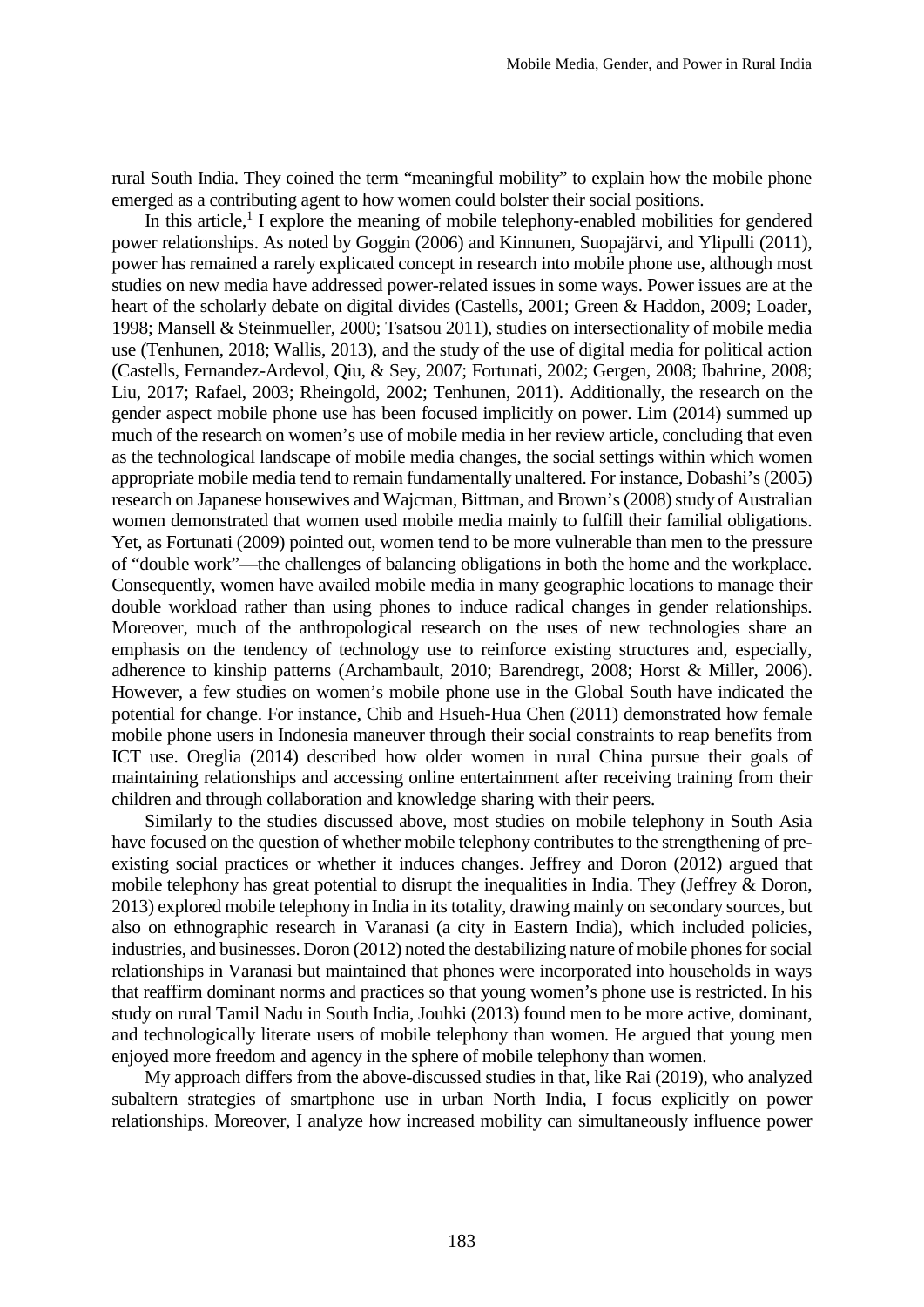Tenhunen

relationships in contradictory ways, whereas the studies I discussed above have tended to emphasize either the positive or negative aspects of mobility for power relationships. Mobile telephony has helped women in Janta to negotiate kinship relationships and broaden their home sphere; however, at the same time, the reshaping of political activities resulting from the uptake of mobile phones has reduced women's role in politics. I use Bourdieu's (1998) notion of the field by which he refers to a relatively autonomous domain of activity that responds to rules of functioning and institutions that are specific to it and that define the relations among the agents. In other words, the concept of field denotes to how a society can be analyzed as subdivided into multiple settings that determine social positions and create possibilities for agency. My analysis of the contradictory effects of mobility for gendered power relationships reveals diverse fields and meanings of power, which are influenced differently by the increased mobility. My starting point is to understand power as diffused and extending beyond the formal political sphere; consequently, I relate the use of mobile phones for constructing new types of political practices to other phoneenabled mobilities. I regard agency as the active reproduction of social and cultural formations through social action and discursive means. Furthermore, I use Wrong's (1988, p. ix) idea that the key to understanding power disparities lies in assessing power through the presence of effects rather than the origins of action in choice. In other words, agency and power provide means with which to focus on different aspects of social action: The concept of agency reveals the origins of action and the notion of power exposes the actors' differing abilities to reach their goals. To sum up, I explore how mobile phone use contributes to mobility and, in turn, how new mobile practices relate to gendered power relationships. I focus on two areas of power relationships where villagers availed themselves of mobile telephony: political practices and gender and kinship. The choice of these spheres corresponds with my interest in exploring power as extending beyond the sphere of politics. By juxtaposing mobile phone use within two different fields, each of which entails different forms of power and agency, I sought to uncover and analyze the contradictory nature of mobility for gendered power relationships, particularly as they relate to local politics and changes in women's gender and kinship relationships.

## **ETHNOGRAPHIC FIELDWORK AND RESEARCH DATA**

My primary fieldwork site, Janta, is a multicaste village in the eastern state of West Bengal. The village contains approximately 2,500 inhabitants, the majority of whom earned their livelihoods from paddy cultivation and vegetable farming. This article is based on ethnographic fieldwork interviews, participant observation, and survey data—on the use of mobile phones in 2005, 2007– 2008, 2010, and 2012–2013 (see Tenhunen, 2008, 2011, 2018). I also draw on my earlier fieldwork in Janta in 1999–2000 and 2003–2004, a period when no phone system was available in the village (see Tenhunen, 2003, 2009). I collected both quantitative and qualitative data; however, as ethnographic methods are particularly well suited for exploring the interlocutors' understandings and practices, I draw mainly from the qualitative data. My analytical approach is interpretive, and I have analyzed systematically all the research data, including the transcribed interviews and fieldwork notes, by identifying, categorizing, and analyzing the emerging themes and key issues by using qualitative textual analysis software (i.e., Alpha and ATLAS.ti).

I began my research on mobile telephony in 2005 by interviewing the first 10 mobile phone owners of the village. My initial interview questions delved into the phone owners' motivations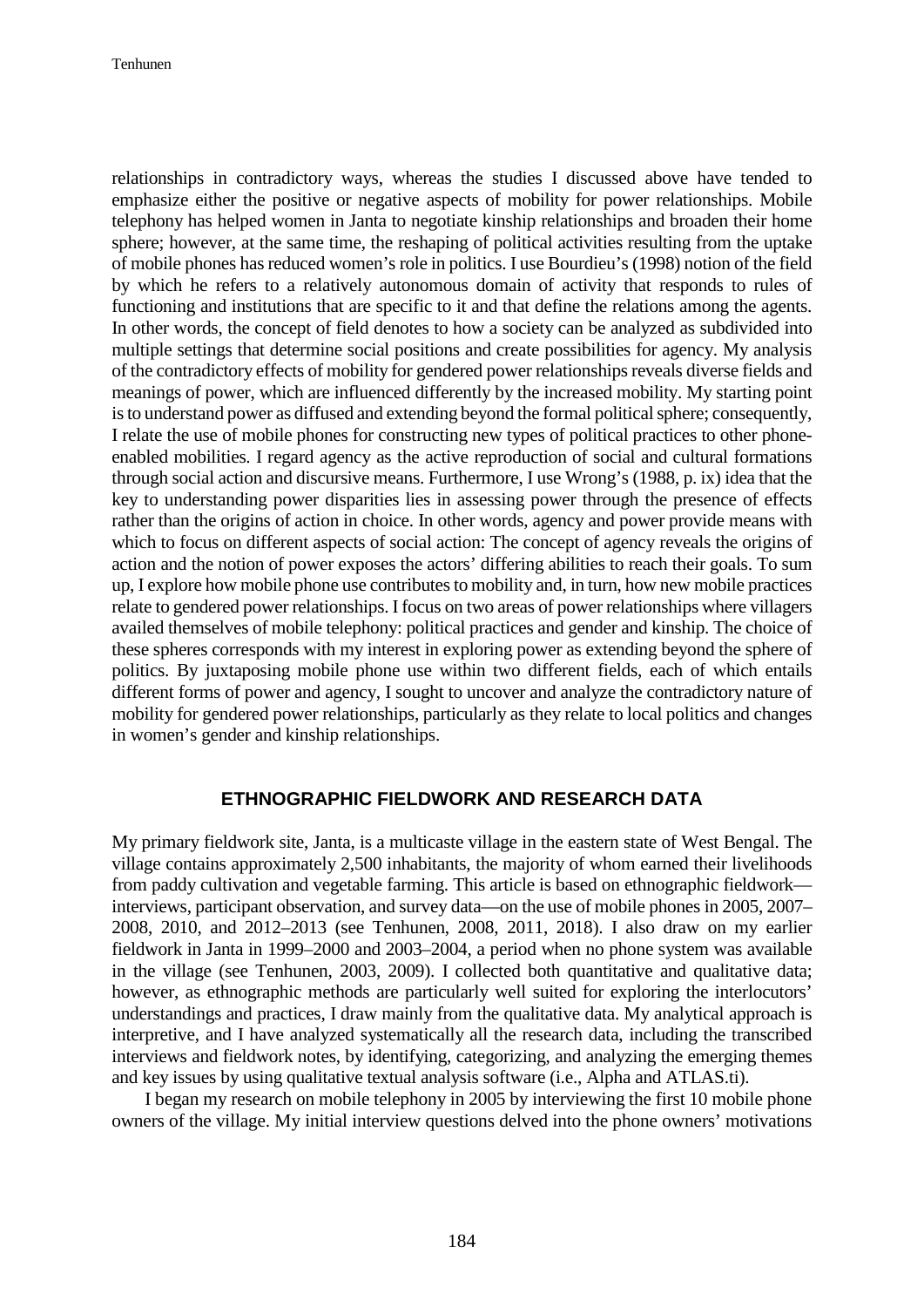for buying the phone, patterns of phone use, and the perceived benefits and possible disadvantages of the phones. I kept my interview questions loosely structured in order to explore unanticipated aspects of emerging phone use. I retained the questions I formulated for my first interviews as part of the subsequent interviews, but I did add new questions on such themes as phone use for political action, gender relationships, and economic activities, as well as the use of smartphone applications in the course of observing new facets of phone use.

In 2007–2008, I again interviewed all phone owners of the village. The distribution of interviews reflected how the mobile phone ownership in the village was clustered in the Tili (upper caste) neighborhood at the time of the interviews: Of the 72 interviews, 60 took place in the Tili caste neighborhood. In addition, I interviewed two Tati, two Chasa, six Brahmin and, two Bagdi caste persons.<sup>2</sup> Most of the people I interviewed were men because men usually were considered the primary phone owners of the households. However, during each interview, I asked questions about other family members' phone use. When I returned to the village in 2012, phone ownership had become ubiquitous, which, for the first time, made it possible to interview several women and Scheduled Caste<sup>3</sup> phone owners. During my fieldwork in 2012– 2013, I interviewed 25 women and 39 men who owned personal phones; 45 of this interview group belonged to the higher caste and 19 to scheduled castes. In addition, I interviewed 32 political activists about political phone use. To sum up, over the years, I have interviewed 178 persons from the Janta village about their mobile phone use.

However, I gained some of the greatest insights into the role of mobile phone use by interacting and chatting with the villagers and by writing down these observations in my fieldwork diary. I did not merely observe phone conversations but also discussed these calls with the callers. Often I was able to listen to both parties of the phone calls because these people commonly used the speakers on their phones so that they could share their calls with those present. Phone use that turned into a tacit part of everyday life underlined the importance of observation as a research method, and this article draws more from my observations and interactions than from the interviews.

I speak the Bengali language fluently and lived in the village during 1999–2000; consequently, I was not considered an outsider there during my subsequent fieldwork trips. Initially, the mobility required by my fieldwork quickly revealed gendered power structures. Some men of the neighborhood where I lived in the village objected to my visits specifically to lower caste neighborhoods. I was able to get their approval by arranging a local assistant to accompany me during these visits. However, no one expressed any concerns about my mobility during my subsequent fieldwork visits: The villagers had developed a shared understanding of what my fieldwork entailed. Through my long history with my interlocutors, I gradually became able to develop relationships of trust that helped me to interact with people from different caste groups and classes.

Life in rural West Bengal was not stationary before the introduction of mobile telephony (Tenhunen, 2008). Because women usually married outside their natal village, kinship networks crisscrossed the region, and kinship relationships were maintained through visits. Several villagers commuted to nearby towns for work or study, and some people had emigrated to other regions in India. People also were used to commuting occasionally to rural towns to visit markets, governmental offices, and health practitioners. Nevertheless, mobility before access to mobile media was of a much more limited nature than after the appropriation of mobile phones. Women, for instance, were often not able to obtain the news of a serious illness or even the death of a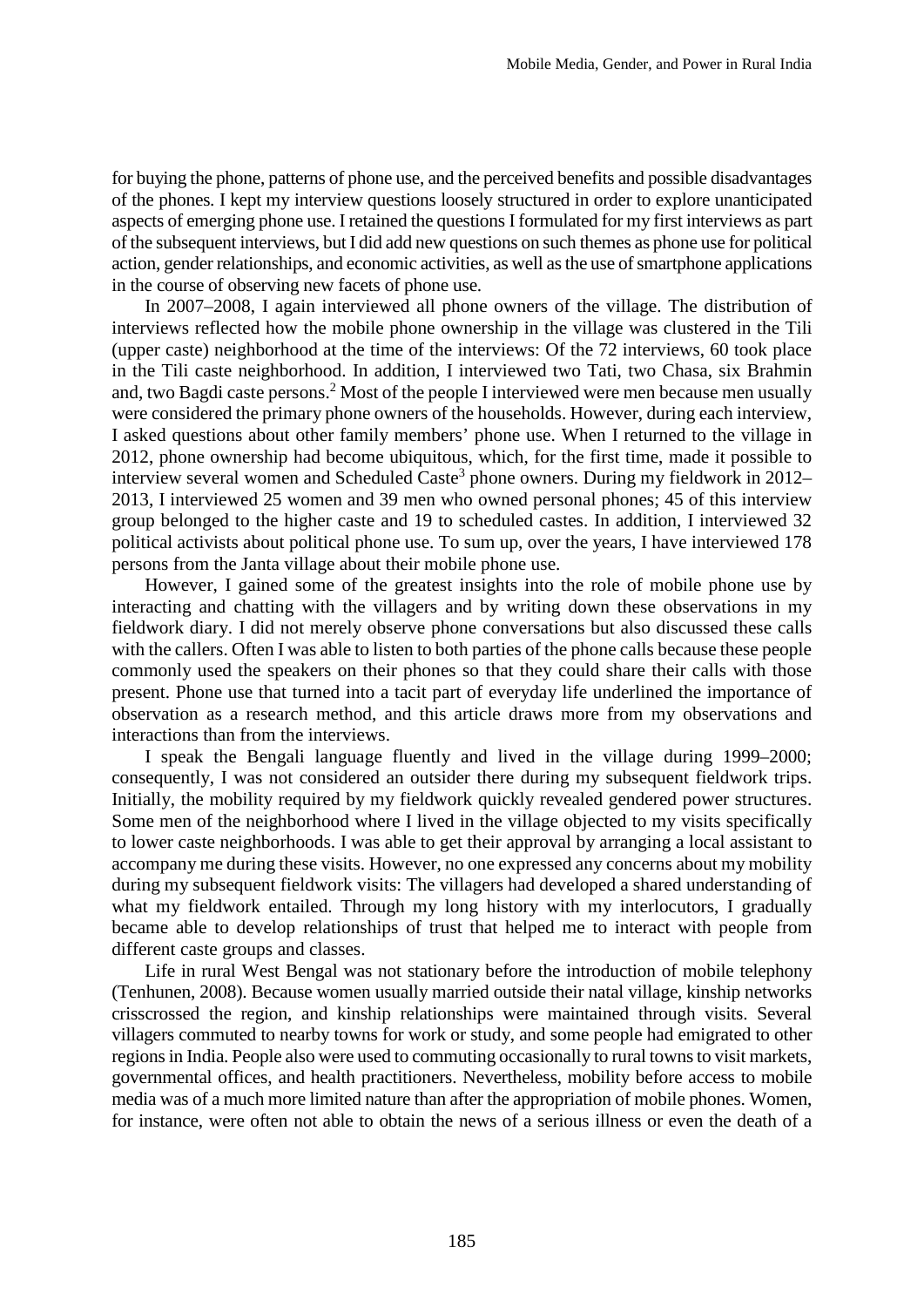close natal relative in time to view the body before the cremation and to participate in the death rituals. When mobile phones first became available, women often mentioned their new ability to participate in the death rituals of their natal relatives as the phones' most significant benefit.

As Horst and Taylor (2014) pointed out, the mobile phone is just one among many recent tools that humans have adopted to overcome the restrictions of space and time. In Janta, mobile phones followed and strengthened the use of motor vehicles as objects of mobility. The first group of mobile phone buyers were car and tractor drivers, as well as small-scale entrepreneurs, who used phones for staying in touch with customers and calling for help if they experienced problems on the road.<sup>4</sup> However, when the phone density<sup>5</sup> was low, mobile phones were largely used as house phones, and phone use impacted mobility mainly in the sense that they reduced the need to travel. As the informants related, a short phone call could save time and money, that is, eliminating the need to travel by bus to deliver important news. Nevertheless, as the phone density rose, mobile phone use became more portable, enabling physical movement. People often could be seen talking on their phones while walking around the neighborhood, working in the fields, bathing by the river, and tending their vegetable gardens. Women could carry out chores, such as cooking and sweeping the floor, holding their phones in anticipation of calls from family members who lived elsewhere. Young men were using their phones to find work opportunities outside the village—and for facilitating a move out of the village.

## **ANALYZING MOBILE PHONE USE AND POWER RELATIONSHIPS**

In the analysis of my ethnographic data below, I start by describing how mobile phone use influenced political practices. I illustrate that the development of new political practices enabled by mobile phones had unintended consequences for women's political roles. I then describe how the emerging mobile political practices eroded women's political participation while simultaneously creating other new possibilities for agency within the family and kin. So my ethnographic analysis is presented within three subsections, each addressing a separate context of the appropriation of mobile phones: village politics, women's participation in village politics, and women's agency. The interconnection among these three focuses helps demonstrate how mobile phone use relates to gendered power relationships in rural West Bengal in India.

## **Transformation of the Village Political Sphere**

Political activists emerged as the heaviest mobile phone users in Janta, and I describe here how their mobile phone use helped change political practices. I carried out my fieldwork on political activists' phone use before smartphones became common. Consequently, my focus is on the phones' calling and texting functions, which differ from the affordances of Internet-based communication: Whereas calling and texting are based on prior relationships of the parties who communicate, Internet usage enables anonymity. Udupa (2017) demonstrated how online anonymity deepens the conditions of ambiguity necessary for online abuse and insult exchange among the middle class in urban India. Political groups in India, and especially the right-wing party BJP (the Hindu Nationalist Party<sup>6</sup>) that came to power in the national elections in 2014 and renewed its electoral victory in 2019, utilize the social media in multiple ways, including trolling, as discussed by Udupa (2017).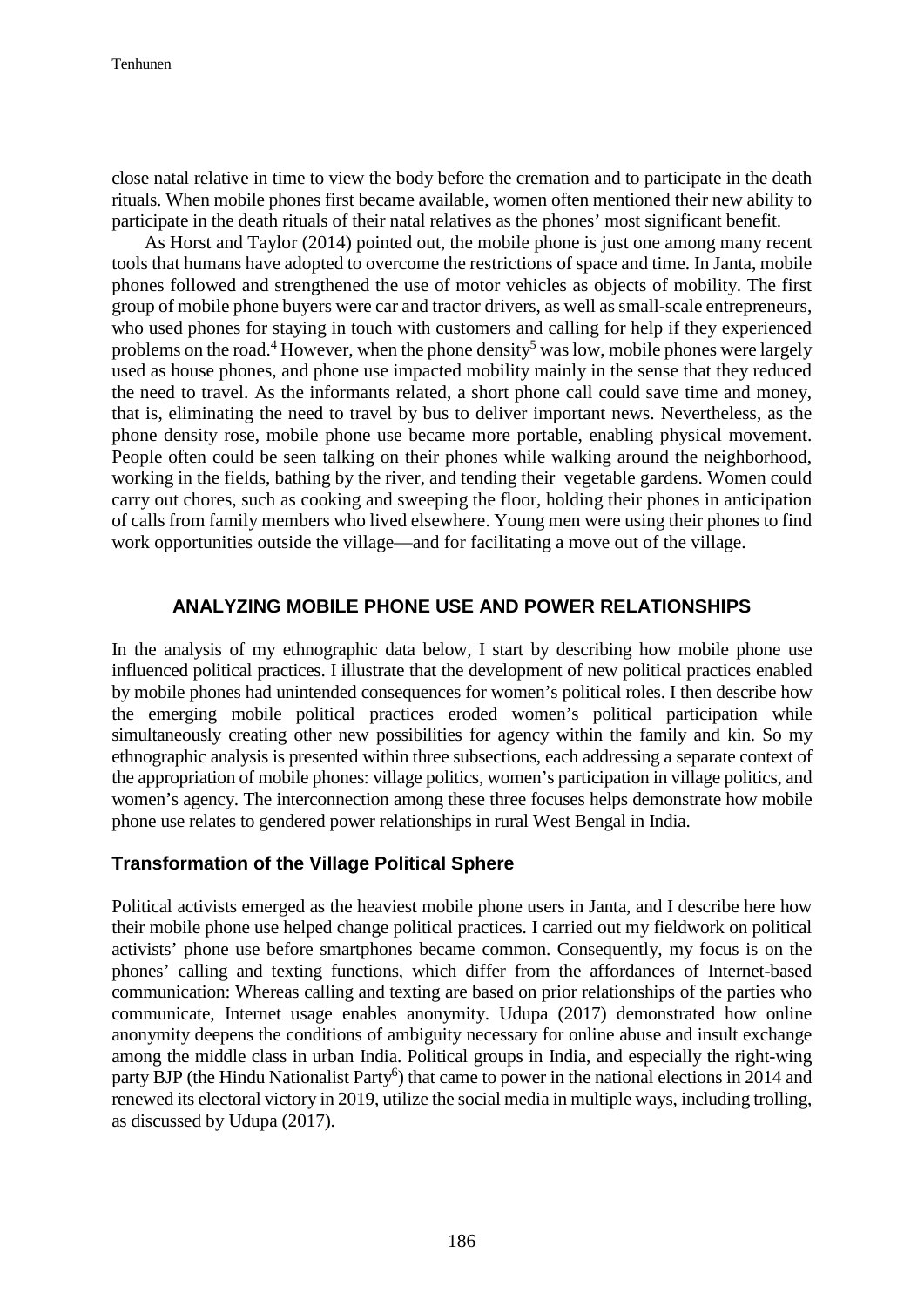The top regional politicians in West Bengal have long used Facebook pages. Some of my Facebook friends from West Bengal have showed their support for the current ruling party, the All India Trinamool Congress party (a breakaway party from the Indian National Congress), by liking the posts and pages of the top politicians in the region, but so far I have not been able to detect Facebook posts criticizing the ruling party still holding power in West Bengal. Miller et al. (2016, p. 146) found in both South India and Brazil a genuine fear of direct negative consequences for oneself and one's family should members of rival parties feel antagonized. One of the crucial political affordances of the mobiles' calling function was that people in West Bengal could discreetly contact the opposition leaders, whereas Facebook could be experienced as too public for expressing rebellious views, especially in times of conflict.

India recently has experienced a proliferation of smartphones and Internet use, from 100 million Internet users in 2010 to 462 million in 2017, primarily due to the growing competition between the service providers (Agrawal, 2018). However, even after the onset of smartphones, only a minority of villagers used them to browse the Internet. The pre-paid system that has made the mobile telephony and its calling functions affordable for low-income people has not encouraged continual Internet connectivity in the Global South. As Donner (2015, p. 124–125) pointed out, when every click on the Internet costs money, users are likely to conserve airtime and assess their data bundles' balance carefully. Instead of surfing and browsing the Internet, the hundreds of millions of new Internet users are, in Donner's words, likely to dip and sip the Internet. Rangaswamy and Arora (2016) provided an example of such mobile Internet use in the Hyderabad and Chennai slum communities, where it required enormous dexterity from young users to build Facebook identities when every minute of access cost money. Additionally, in rural West Bengal, low levels of literacy prevented people from using the Internet, which is largely based on textual information. Consequently, the smartphones' calling and texting functions became important for most of the villagers, although by 2012–2013 most families in the village possessed inexpensive smartphones. At this point, they used the Internet but indirectly. They bought music, videos, and pictures, but these were downloaded onto their phone's memory chip in shops. When I carried out fieldwork among the low-income people in rural and urban West Bengal (in the South 24 Parganas district and Kolkata) in 2018, I witnessed that most of users still did not avail Internet access directly with their smartphones. As reported by the International Telecommunication Union (2018), prices remain a barrier to ICT adoption in the Global South.<sup>7</sup>

Even if the direct Internet access afforded by smartphones has not played a major role in rural West Bengal politics, mobile telephony and the phones' calling functions did contribute significantly to the rise of the opposition in West Bengal, $<sup>8</sup>$  where the Communist Party of India</sup> (Marxist), known as CPI(M), had been in power from 1977 until 2011—when the Trinamool party gained power. West Bengal is the only state in India where the CPI(M) was in power continuously between 1977–2011. The state government boosted the development of new industries by creating special economic zones for which it acquired land through the Land Acquisition Act. In 2007, West Bengal was forced to reverse its plans to set up a chemical hub in Nandigram (located about 150 kilometers from Janta) due to local farmers' resistance and ensuing violence (Chakraborti, 2007; "Red-hand Buddha," 2007). Rural people's resistance to government initiatives is by no means unusual in India or West Bengal. Since India's independence, *gheraos* (encirclements)—the surrounding of politicians or buildings until the protestors' demands are met—and strikes have been common choice for protest, especially in West Bengal. Moreover, this 2007 event was not the first violent conflict between the police and the rural people in West Bengal. The conflict in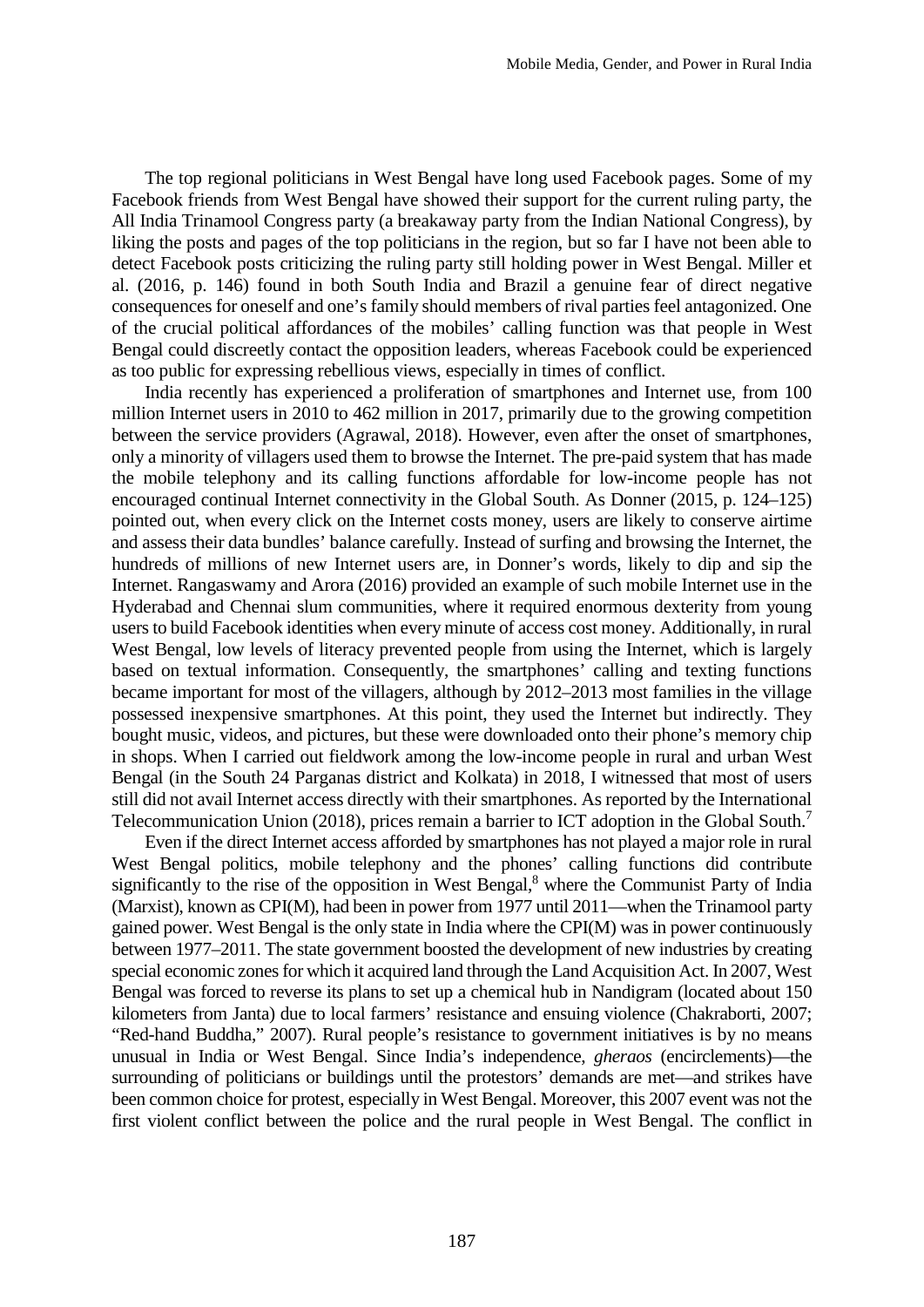Nandigram differed from earlier ones, however, and not only because forcing people to give up their land was considered more unjust than many prior police atrocities. First, the villagers could effectively remain informed of the police contingent's movements with the help of mobile phones. And secondly, 24-hour news stations broadcasted vivid reports of the conflict, whereas such events would only have merited a brief newspaper report before the liberation of television broadcasting. Following the violent conflict between police and farmers unwilling to give up their land, the ruling CPI(M) suffered its greatest electoral defeat in decades. A sizeable number of citizens voted silently against the Communist Party in the *panchayat* (local governing body) elections in 2008, even though communist party cadres used intimidation to prevent them from doing so in many regions. Mamata Banerjee's (party leader and the current chief minister of West Bengal) Trinamool Congress won the state elections in the spring of 2011 and renewed its electoral victory in 2016.

I found the villagers of rural Bankura (located about 150 kilometers from Nandigram) much less vocal about politics when I visited them after Nandigram events than before––the party cadres' violence against the opposition in Nandigram had made people cautious (Tenhunen, 2018). Whereas the villagers previously could criticize openly the ruling party, the CPI(M), I was advised to stop asking direct questions about the violence in Nandigram. I was told that fear had caused people to fall silent. The apparent silencing of the opposition (i.e., Trinamool) did not, however, stop its growth. An opposition supporter I met in Janta reflected the silent growth of the opposition. He carefully avoided commenting on politics during our discussion but mentioned that he carries the local opposition leaders' numbers in his phone. Other opposition activists explicitly stated that mobile phones helped them secretly mobilize against the ruling party. Before the state elections in 2011, the regional Trinamool office in the nearby town of Vishnupur buzzed with excitement—and phone calls.

In order to demonstrate the changes in political practices, I first briefly describe here the nature of village politics before mobile telephony. My understanding of politics resembles studies that have addressed political practices in their cultural form, such as Davis' (1983) and Hansen's (1999) studies, but differs from these in that I do not proceed from a general definition of politics. Instead, I analyze the local meanings of politics while also taking into account how local meanings are influenced by translocal<sup>9</sup> relationships and political organization.

In 1999, villagers maintained that it was impossible to live in their community without the protection of one of the two main parties—the CPI(M) and BJP. The parties' power was largely derived from their role as arbitrators of disputes: Any person who felt that he or she has suffered an injustice could call a village meeting, led by village leaders, during which a solution would be negotiated between the disputing persons (Tenhunen, 2003, 2009). The discussions in the meeting aimed at finding a consensus thereby lessening the possibility of resistance against the solution. The CPI(M) party's power also was based on their elected representatives who served in the local decision-making bodies—*panchayat*s—which authorize the distribution of local public finances. However, the villagers did not so much judge the parties by their ideological programs as by their morals. The understanding of politics as morality was in line with the literal meaning of the Bengali term *rajniti* (politics), which is a compound word consisting of the words *raj* (king, ruler, state, or government) and *niti* (morality, principle). Voters gave the party their support and, in return, expected assistance when they face hardships. The CPI(M), for instance, assisted small-scale farmers by distributing crop seeds. Party leaders acted as conciliators in family conflicts, tried to help gamblers and alcoholics overcome their addictions, mediated in divorce proceedings and concomitant property disputes, and helped with the registration of property. Because the local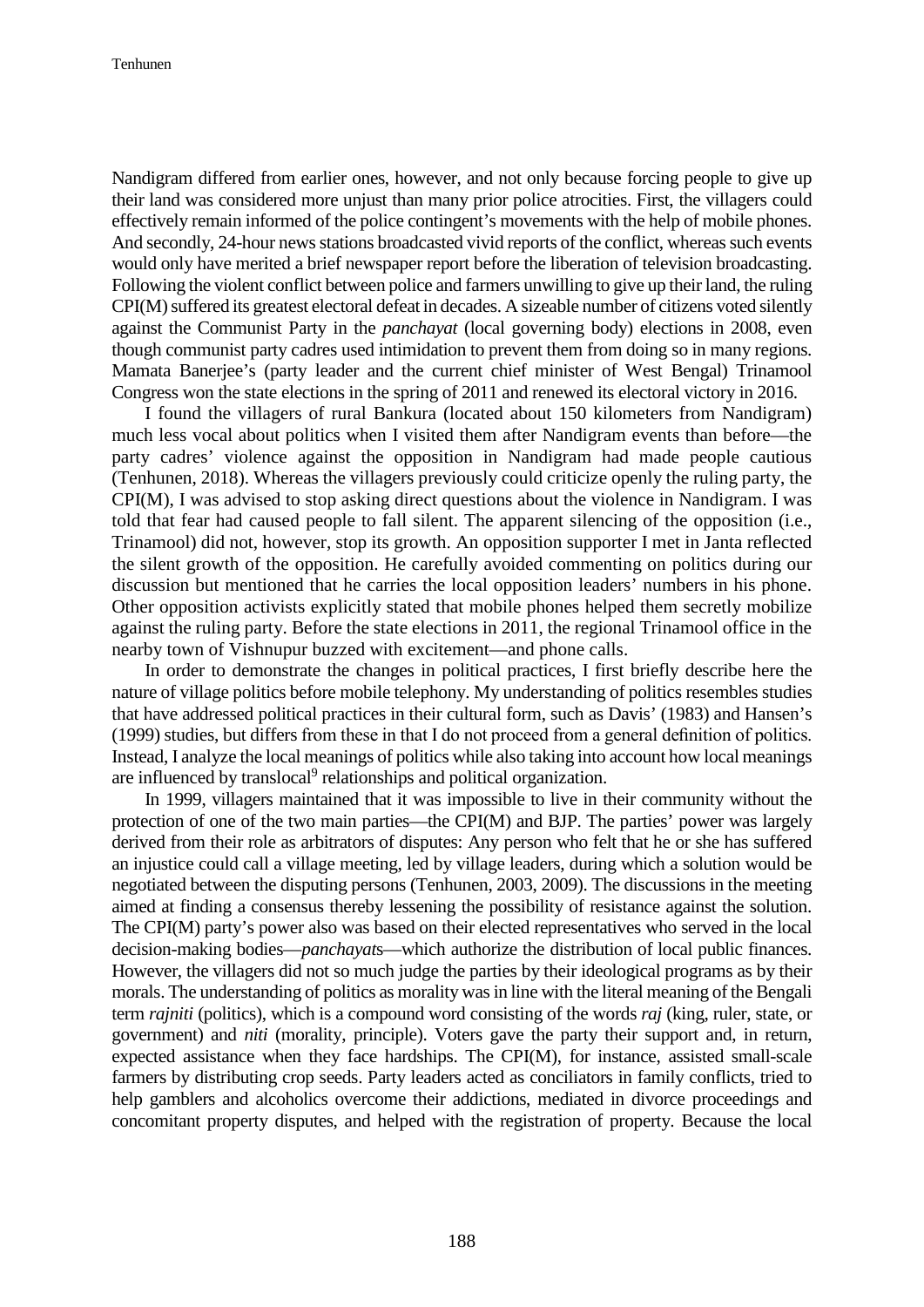public health centers did not have sufficient resources to treat patients with serious illnesses and the poor cannot afford private doctors, indigent villagers' only hope was that their party would arrange the required treatment for such patients. Party members formed a kind of kinship community, calling one another by kinship terms such as sister, brother, aunt or uncle. Kinship provided the metaphor for political parties and their activities so that kinship-based party membership was differentiated from other types of relatives, who were defined on the basis of indigenous ideas of blood relations, code of conduct, sentiment, and spatial aspects. Kinship ties meant having certain expectations of solidarity. Serious disagreements about these solidarities could lead to the splitting of the joint family or the termination of certain interactions among kin.

The ruling party's approval was frequently needed in various spheres of life: One had to turn to the CPI(M) in rural Bankura if one needed help to report a case to the police or to obtain a job in the government or the new industries (Tenhunen, 2003, 2009). The local leaders of the West Bengal CPI(M) belonged to the upper classes of the region, thus political work resembled the patron–client relationships that prevailed before the land reforms, when the landless had to turn to the big landlords for work and protection (Ruud, 2003; Tenhunen, 2003, 2009). Several studies have made similar observations regarding how the CPI(M) party mediated all spheres of activity in various regions of rural West Bengal (Majumdar, 2009; Roy, 2007, 2008, 2013; Ruud, 2003). These political practices had the backing of the ruling party, which had built its support through such patronage. Clearly, these practices cannot be characterized as informal and distinct from formal politics.

The following comment<sup>10</sup> by one of the top leaders of the former opposition party, Trinamool, to my question illustrates how mobile phones contributed to new political practices that were characterized by increased mobility.

#### *R: How do you benefit from your phone for your political work?*

*Before the mobile telephony, political leaders like me had to sit at home and receive visitors. Sometimes people from faraway places would come to meet me when I was not at home. Now I can travel and set up meetings with supporters. I can call the nearest political worker and communicate to all necessary places at once if there is an incident. This is the reason why every party activist needs a phone. Information about any type of action can be delivered in a fraction of a second. (A male Trinamool party leader)*

Mobile phones have freed leaders to visit their constituency without having to neglect their other duties, which contributes to an increase in translocal political contacts. Whereas political disputes used to be settled in local village meetings, by 2010 even an informal meeting could be translocal. For instance, a young Bagdi man from Janta made phone calls to CPI(M) leaders after someone had stolen paddy from his field. To address the complaint, the CPI(M) leaders from Janta, along with leaders from adjacent villages, held several meetings arranged at a bus stand near the junction of the two major roads connecting the adjacent villages.

As the above examples illustrate, CPI(M) rule has not been based solely on violence, but coercive means repeatedly have been crucial for its electoral success (Gupta, 2010). Since overt support for the opposition ran the risk of provoking CPI(M) intimidation, phones offered the opposition a covert way of communication. As the CPI(M) sought to overpower the opposition through violent means, Trinamool organized protection through phones, sending party activists to protect its supporters even if an attack was merely anticipated. Workers of the Trinamool party office in Vishnupur frequently made calls to express support for their party members. A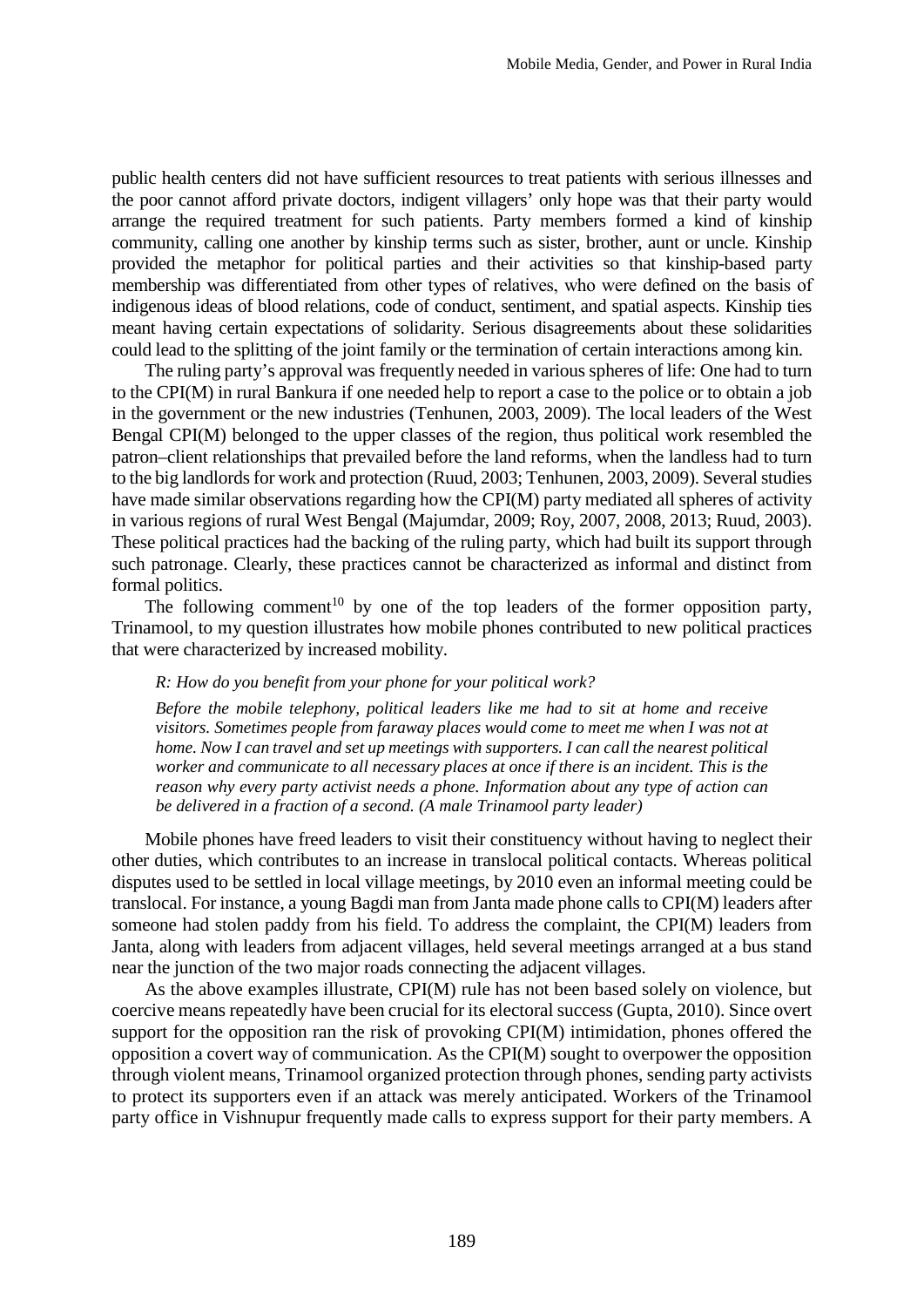Vishnupur Trinamool leader emphasized that, without the protection offered through phones, they would not have been able to increase their constituency:

*R: How do you benefit from your phone for your political work?*

*Thanks to the phone, the work that used to take 24 hours takes only 20 minutes. I can access a larger area and more people than before. If I did not have the phone, I could not communicate with so many people. Today, rural people understand that the CPI(M) is destroying their opportunities. That is why we need development, to make progress. People have come forward, protested, and started a movement. When the CPI(M) has seen this movement, they have started a wave of terror. If some person gets in touch with a Trinamool leader, the CPI(M) becomes violent towards that person. They burn houses and poison ponds. They cut paddy from the field. Whenever people hear them plan this, they call us over mobile phones. They call us immediately if they get to hear about an attack. We can send our cadres; we go by ourselves or call the police. We inform the administration and immediately reach the place. So, they are not able to torture people. If we did not have phones, it would be very difficult. We now have the courage to support people. We could not have progressed this much without phones. (A male Trinamool party leader from Vishnupur)*

Mobile phones provided the opposition with new means to defend their supporters from the intimidation of the ruling party. Opposition activists also used phones for spontaneous activities, such as organizing wildcat strikes and reporting the ruling party's misdeeds. Indeed the opposition used the mobile phone capabilities more often than the ruling party, whereas the CPI(M) continued to send information through letters. In contrast to the hierarchical flows of information and decision making of the CPI(M) party, the Trinamool Congress party used phones to construct new political contexts thereby introducing changes in how political hierarchies are imagined and practiced. After the Trinamool party gained power in West Bengal, general village meetings lost their power; since 2011, they were no longer arranged.

While the CPI(M) was a predominantly hierarchical structure with higher units encompassing lower ones and with information and decision-making flowing mainly from the top (Gupta, 2010, p. 26), the Trinamool party used phones to connect top leaders with grassroots activities and across regional units. For instance, Mamata Banerjee, the former opposition leader and current chief minister of West Bengal, maximized her reachability by having several assistants making and receiving calls for her on several phones registered in her name. She frequently connected with individuals at the various party levels and made unexpected appearances at crisis scenes (Roy, personal communication, May 2010). Banerjee's campaigning exemplified a new manner of leadership that Nielsen (2018) labeled the "activist style," which is characterized by public spectacles and maximizing publicity.

Mobile phones made it possible for the opposition activists to react to conflicts and arrange protection, while 24-hour news stations broadcasted vivid reports of any major conflicts (Tenhunen, 2018). As Lahiri (2014) pointed out, the critical views of the Left Front government (an alliance of left-wing political parties in West Bengal which held power in West Bengal during 1977–2011) that the newspapers in West Bengal regularly expressed did not have significant repercussions because most people did not read them due to their low levels of education and literacy, as well as their poverty. However, since 2000, broadcast news media have crucially expanded their scope in West Bengal thanks to the influx of private television networks with 24 hour news channels. Mobile technology fed the direct newscasts because reporters at the conflict scenes could transmit news, photos, and film to the television stations and newspapers by means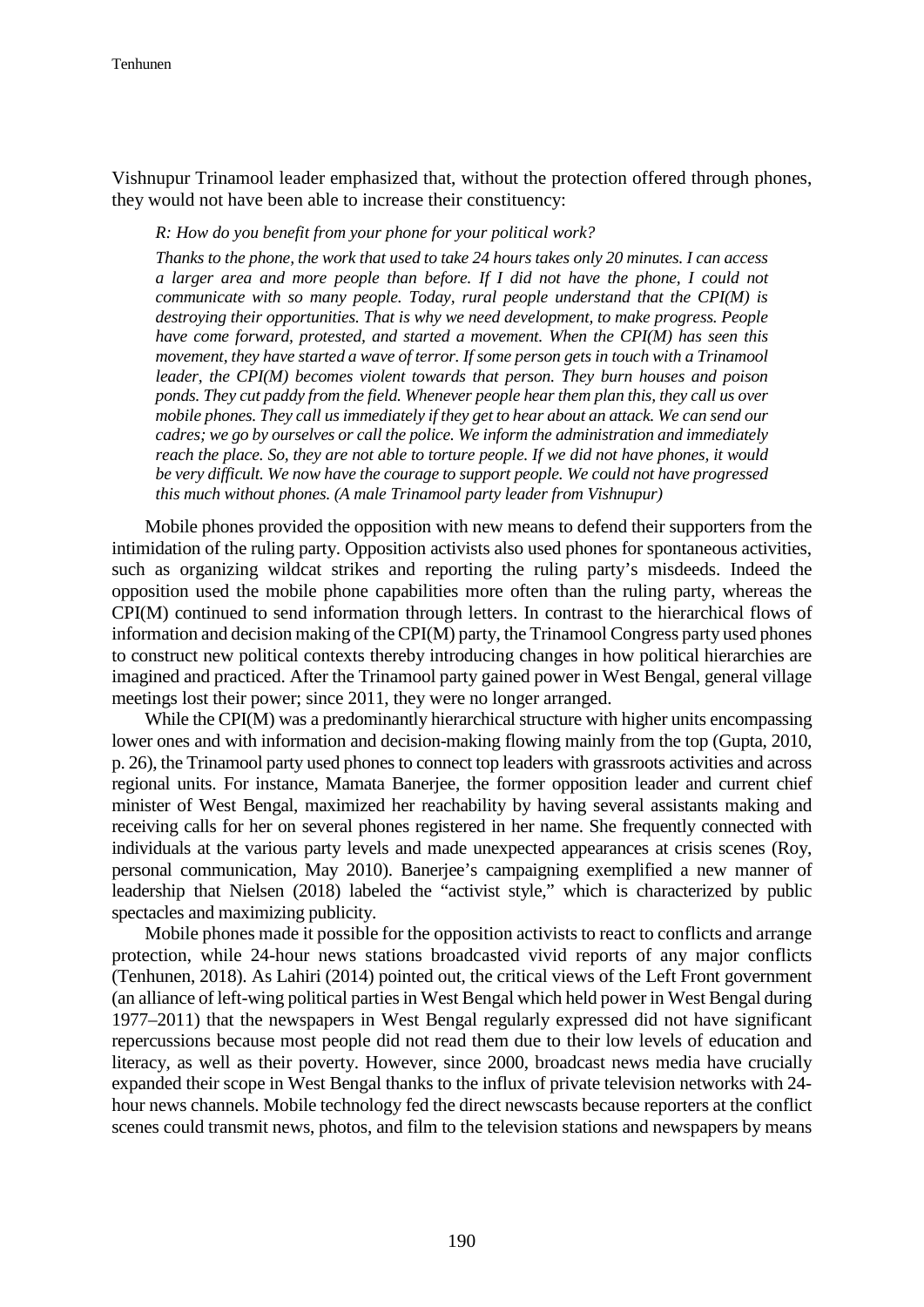of mobile phones, although political parties have tried to restrict over-the-phone reporting in the troubled regions that is critical of their views.

The activist style of leadership contributed and strengthened the public sphere at the expense of village politics. The local political sphere merged increasingly into translocal politics and the public sphere at the expense of local political hierarchies, which had been coconstructed by the CPI(M) party and through village social relationships. Local people gained in that they no longer had to predominantly rely on local leaders and because phones offered an additional medium for the articulation of critical and alternative discourses. At the same time, the increase in the mobility of political activities decreased the influence and power of village-level leadership and especially the locally constructed political sphere that had helped create a legitimate political sphere of action for women.

In the next subsection, I illustrate how women's political participation was influenced by the above discussed changes in political practices. I start by briefly describing women's political participation before the phones.

#### **Women's Political Participation**

Village women were selected as *panchayat* representatives for the first time following the national women's quotas in the 1990s. During the same period, women of all castes started regularly attending the women's committee meetings organized under the auspices of the CPI(M). Nevertheless, women were still excluded from the general village meetings where men discussed village disputes. Family disputes, along with women's demands, however, were readily understood as political because politics was not perceived in opposition to the women's domain of household and kinship, as has often been the case in societies where Western ideas of politics have evolved. My experiences are in line with the anthropological stream of the past few decades (e.g., Collier & Yanagisako, 1987; Rogers, 1975; Rosaldo & Lamphere, 1974; Strathern, 1988; Yanagisako, 1979) that has illustrated the need to question the preconceived notions of power and politics as public phenomena. Evans-Pritchard (1940) and Fortes (1945), pioneers in political anthropology, explicitly dichotomized the domestic domain in contrast with the politicojuridical domain. The same dichotomy is implicit in a later definition of politics as public, goaloriented activity (Swartz, 1969, p. 1; Swartz, Turner, & Tuden, 1966, p. 7). Contemporary anthropological studies of democracy have largely moved beyond the juxtaposition of politics with such domains as kinship (e.g., Michelutti, 2008).

In Janta, women's committees defended women in family conflicts and fostered awareness among women regarding women's rights and work, which they called *jagaron* (awakening; Tenhunen, 2009). They also ran a microcredit program based on women's self-help groups, in which women, in addition to saving money, advised and helped each other in solving the problems of daily life, such as family conflicts or health concerns. The savings were lent in turns to members for undertaking productive activities such as buying cattle. Similar to the general village meetings, the women's committee meetings could solve disputes by fining a guilty party. If a woman had been mistreated by her family, the committee representatives could discuss the situation with the family in order to help the woman. The mere threat of the committee's involvement could motivate family members to refrain from mistreating a woman. As it was the village *panchayat* representative who had founded the women's committee in Janta, the *panchayat* programs for women had been closely associated with the women's committee. The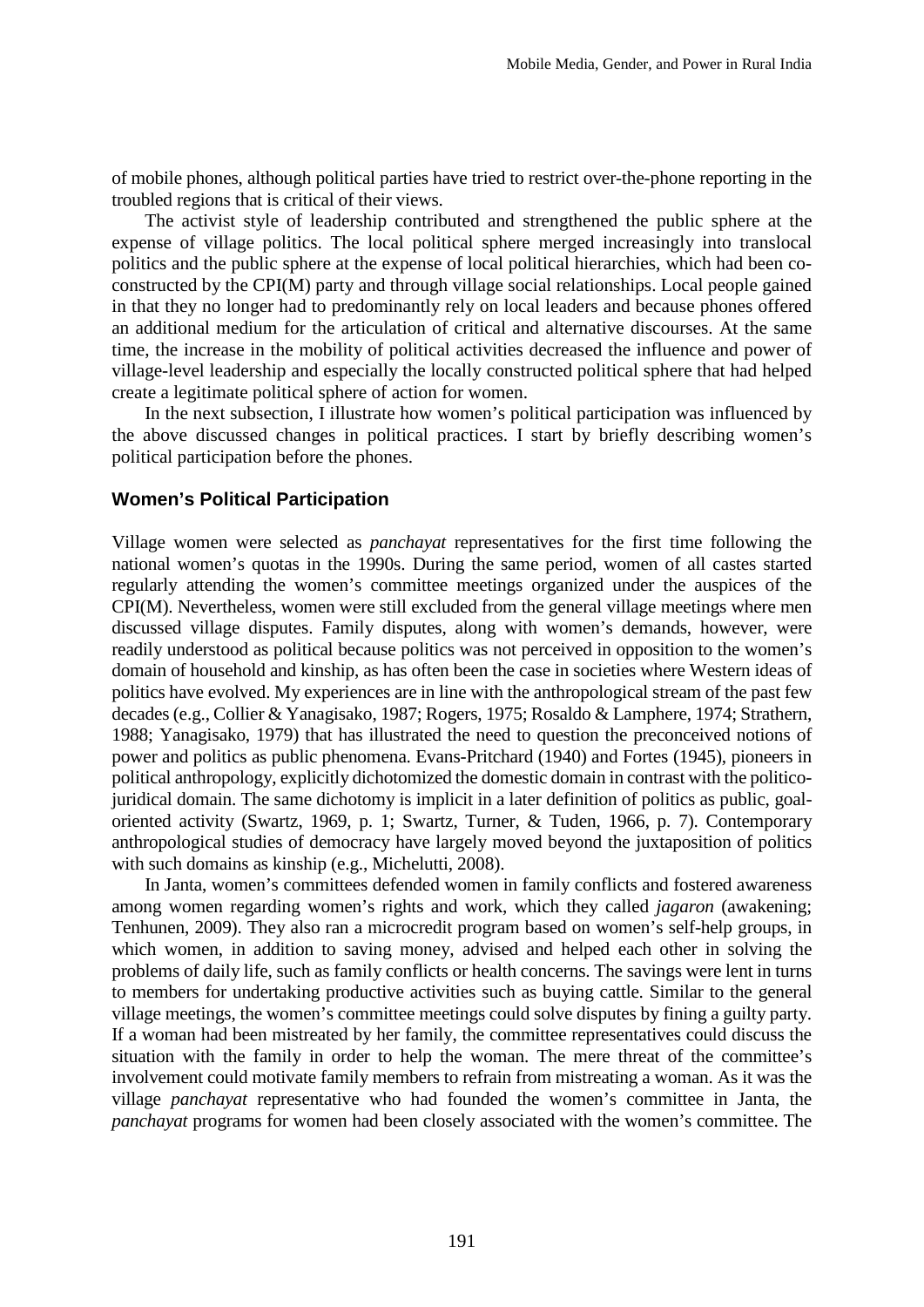women's committee focused on raising women's consciousness about their rights; it also motivated women to participate in programs and influenced the *panchayat* to pay attention to women's concerns. Tapati Kundu, the first female *panchayat* representative from Janta, arranged income-earning opportunities, a female literacy program, and a nursery school in Janta. Women in need of assistance found it easier to approach the female representatives.

The idea of women's protest and self-expression fit the local political realm, which entailed a moral discourse on a ruler's morality to a certain extent (Tenhunen, 2009). Similar to Janta's party politics, Kundu's politics entailed helping poor people and settling disputes. She demanded help from the Block Development Office (a rural area administratively earmarked for development) for people in need: clothes, wheat, paddy, and monetary assistance. She settled disputes by punishing the guilty party with a fine, just as informal village meetings did. She says she always thought about women and discussed things separately from men with other women *panchayat* representatives, perceiving women's political action and interests as separate from men's. Her political action and thinking followed the local understanding of politics as the realm of kinship-related morality and patron–client relationships where women act separately from men. Some of Kundu's aims were truly radical and difficult to pursue in the village. Although she said she advocated women's right to divorce and the eradication of the dowry system, she never worked for these aims in Janta. She acknowledged the difficulty of putting any radical ideas into practice in the village and recommended that, in practice, women should try to behave properly as far as they can and persuade their husbands to behave well.

The women's awakening propagated by women's organizations had reached village women who described the desired course of development for women as the freedom and right to study, take salaried jobs, move about freely, and participate in politics. The following comments from several young (aged 25–35 years) housewives from small landowning households in Janta, whom I interviewed in their homes in 1999, illustrate well the emerging awareness among women:

*R. What kind of change is necessary for women according to you?*

*Women should grow up studying; they should participate in politics. Women should participate in politics just like men do. That is what I want. Men and women are the same.* 

*R. What kind of change have you seen in women's lives? I want my daughter to study before getting married.*

*R. What other changes have you seen?*

*Much has changed. Before women could not go out; they could not study. It would be regarded as dishonorable, but now women and men have the same rights. Previously wives could not move outside the house. Now if I tell my husband that I want to attend the women's committee and talk with a group of women and that we want to work together, he will say that I may go. But it was not like this before.*

[And from another respondent] *It is, of course, different these days. Women are not scared. Previously women were afraid of their mothers-in-law and their husbands. Nowadays, women are not afraid of anyone. Everything happens as they want it to. Whatever they say happens.*

*R. What kinds of freedom do women have these days?*

*Women can arrange things as they want them. Previously they did not study much. Now they study and see the world outside and learn to understand what to do. These days,*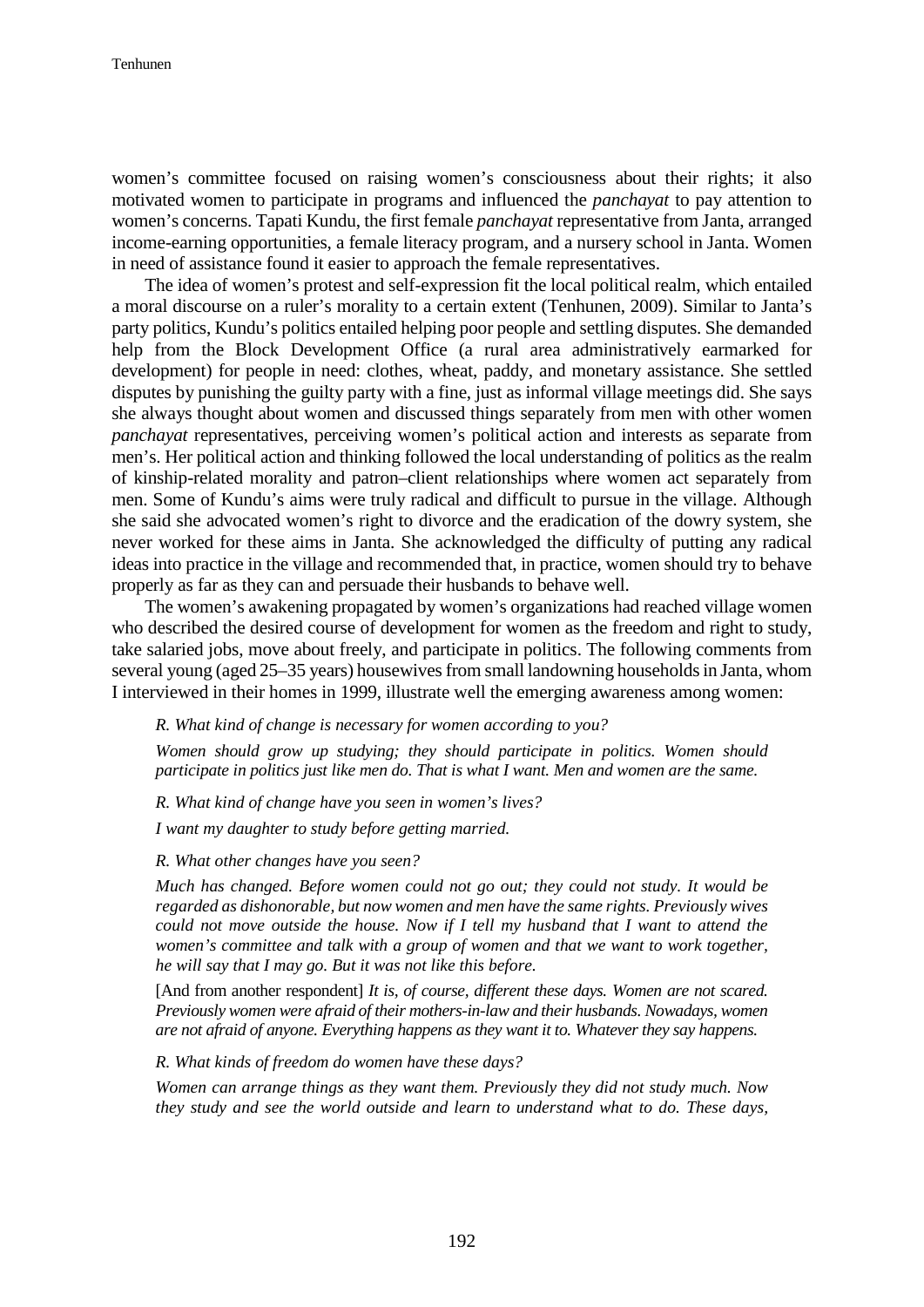*women have many fascinations: dress, education. Women have attained a new level in every respect. This is what we call modern. It was not like this earlier.* 

Women's involvement in politics under the CPI(M) rule also prepared the ground for Mamata Banerjee, the Trinamool party leader and the first female chief minister of the state, by helping to create an active female electorate motivated to give their votes to a woman candidate.

It was under the leadership of Banerjee that the CPI(M) was ousted from power in 2011. Mobile telephony, together with the private television news channels, helped create new political practices and leadership styles that were characterized by mobility. Villagers no longer relied on village political leaders because they were able to have constant contact with regional leaders who also were then able to travel and be reachable by their constituency. These mobile practices, in turn, served to erode the sphere of village politics, including women's political activities.

During the CPI(M) rule, women could organize politically within the village neighborhoods, that is, the locations associated with the female sphere and space. When political organization became more flexible, faster, and translocal, women's role in politics was reduced. A meeting with few women from a rural town of Vishnupur who were campaigning for the Trinamool party in various urban neighborhoods before the state election in 2011 exemplifies women's difficulties in adjusting to increasingly mobile political practices. The women political activists I observed were not moving in their comfort zone and had to deal with harassment even at their own party office. The public political sphere in India emerged as predominantly male during the colonial era (Chatterjee, 1993) and this gendered meaning of spheres has prevailed in new contexts. Women have been more successful in carving a political space in the village than as part of the general public and especially the digital sphere in India. As Udupa (2017) demonstrated, social media discussions in urban India often draw from the masculinist logic of shame.

Since the Trinamool party came into power in 2011, I no longer could witness women participating in politics in Janta. Despite the Trinamool party's initial plans to set up women's groups, women ceased to have political meetings in the village under the Trinamool rule, in line with the end of even general village meetings. While mobile telephony enabled and strengthened translocal political practices, it also decreased the village-based political practices, including women's political activities. My findings are similar to Wagner and Fernández-Ardèvol (2019), who found the choice of communication medium to be a political issue among a Guarani community in Greater Buenos Aires. In this community, the upsurge in mobile-mediated communication contributed to the decline of face-to-face deliberations that had earlier been the mainstay of communal sharing arrangements and held a central position in the understandings of Guaraní culture.

#### **Women's Agency as Mobile Phone Users**

I now turn to describe how women availed the mobility offered by mobile phones in their daily lives. When I first moved in with a family in the Janta village in 1999, the situation of the young wife in this family puzzled me (Tenhunen, 2018). Like most married women in the region, she had moved from her natal village to live with her in-laws in Janta after her marriage. She had not visited her parents since her marriage about a year before. The villagers explained that young wives are not supposed to visit their natal families for a year after their marriage. No one supported my interpretation of her treatment as unnecessarily strict, and I never heard her demand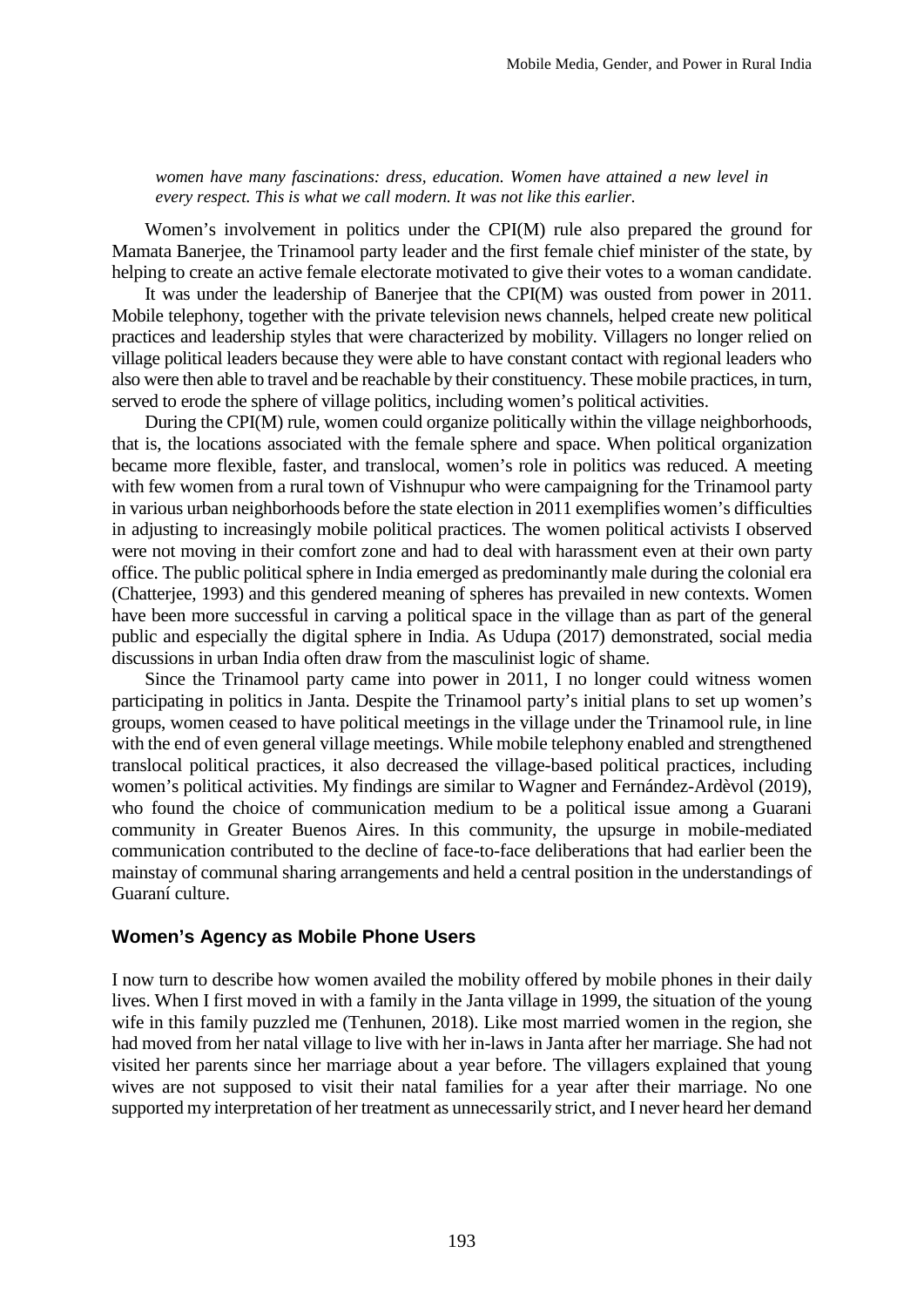to be allowed to visit her natal home. But I could see that she missed her parents and was overwhelmed with happiness when her father visited her a few times during the year.

It used to be a well-accepted fact of village life that young wives do not visit and hardly communicate with their parents during their first year of marriage, and even the young wives seemed to approve of this custom. Fast-forward 13 years and I again witnessed a newlywed wife in the village. She had just arrived to live with her husband's family in Janta and was now completely preoccupied with her personal mobile phone with which she communicated daily with her parents. I was told that it is natural for young girls to want to stay in touch with their natal families. When I mentioned that things had changed, the older women—who had not been allowed to stay in touch with their natal families early in their marriages—looked surprised, as if they had not noticed the change.

The digital sphere constructed with the help of mobile telephony proved malleable—an environment that was initially considered as male-dominated in the sense that first phone owners were mainly young men has opened up for women. However, women's calling patterns emerged as distinct from men's (Tenhunen, 2018). Based on the phone diaries, 40% of the calls by men were to their friends, whereas only 1% of the women's calls entailed calling their female friends. Men's calls were more often about work or travel; women's calls mainly involved discussion of the general news or calling for no particular purpose other than to inquire how the other party is. Although these calls served no specific instrumental purpose, they deepened and strengthened relationships, which could help obtain both emotional and economic support when this is needed. Since women's calls were more limited to their close kin than men's calls, women were construed as more homebound than men even in digitally constructed spaces.

The few village women who attended college or had a service job outside the village always carried their personal phones (Tenhunen, 2018). They found that the ability to inform their family members at home about schedules and possible delays in commuting and to monitor the status of things at home helped them to move outside the home and into spheres not considered the ideal places for women. I did not hear women express that they felt calls from home as unwanted surveillance. Women value the possibility to call for help if they face problems, such as missing buses, accidents, break-downs of vehicles, traffic jams, and demonstrations on the roadway. A female college student who I interviewed in Janta in 2012 explained,

*R.: How do you benefit from your mobile phone?* 

*I travel to college by bus, so people can call me to tell me if the bus is not going to come. And if the last bus does not come, I can call home. The ability to call gives me mental courage. If I face any inconvenience outside the home, they* [the family] *will come and get me.*

Women's sphere is associated with the home and the village, so women often use mobile phones to let them do the work of moving, that is staying in touch without leaving the home sphere. Mobile media support women staying in touch with their natal families even when they are quite distant. While kinship relationships have encouraged and motivated women's mobile phone use, phone use has, in turn, transformed relationships by helping to create new contexts for speech and action. Young women, for instance, can seek help from their parents, and mothers can advise their daughters over the phone even against the will of in-laws.

Similarly to television, translocal communication with the help of mobile phones has helped bring the outer world into the women's sphere. Because of access to mobile phones, women were better connected with their natal families, which, for most women, is a major source of support.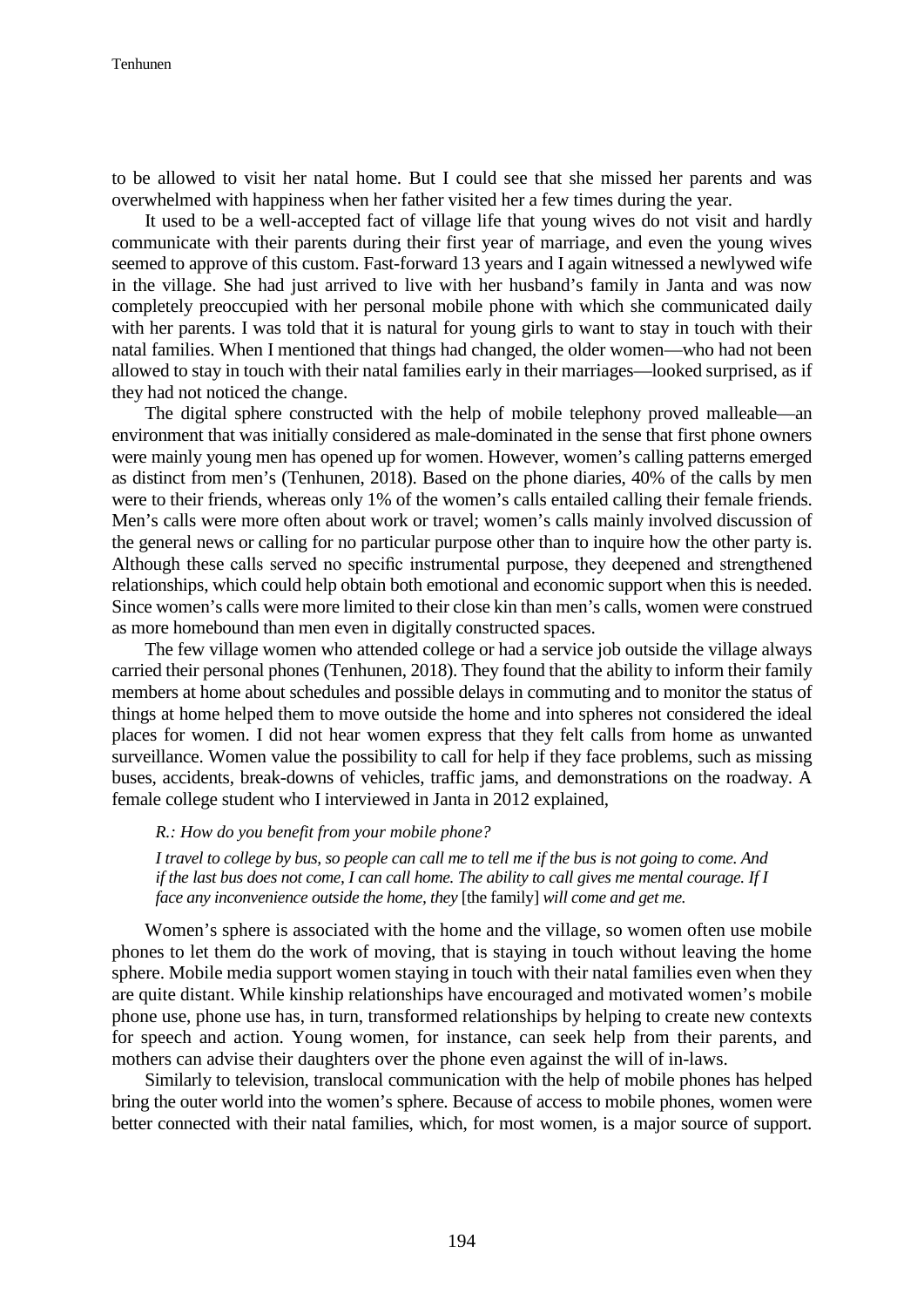Just a decade ago, women could be facing food scarcity or were mistreated in their husband's house for years before the news reached their parents. The exchange of news over the phone by calling has become so intense that, for instance, news of loss to farming caused by a hailstorm reached a woman's parents within a few days, although she herself did not call her parents. The importance attached to relationships with in-laws has helped women gain access to phones. By calling their parents frequently, women have not adopted a completely new practice but have instead strengthened the relationships between kin groups, which were already valued as important. However, what is new is the greater communication density that phones enable, as well as the fact that women themselves could now initiate the contacts instead of their brothers and husbands.

Moreover, daughters-in-law often chose to call when their in-laws were not present, which signified that their calling was experienced as subversive (Tenhunen, 2018). Previously, opportunities for private conversations in the village were limited, but people did try to maneuver to avoid sharing all their discussions with the neighbors and the extended family. Mobile phones, however, offered the possibility to physically move away so that fewer people were within hearing distance, and phones were a novelty in rural West Bengal in the sense that the people could choose and reconstruct the context of their talk. Tacchi et al. (2012) similarly observed that women in rural Andhra Pradesh in Southern India valued their newly found ability to talk by phone without everyone in the household or vicinity hearing their conversations. A Janta woman who, over the phone, advised her daughter to disobey her mother-in-law is an example of how communication with natal relatives could include subversive elements. The daughter of the woman who gave the advice had married into a well-to-do household where the daughter was responsible for all the housework. The daughter was happily married in that she was well off, but her workload exhausted her. Usually, women shared tasks more equally than in this household, even though mothers-inlaw tend to be in positions of power. The mother, over the phone, advised her daughter to simply refuse to do the excess work in her in-laws' house. She feared that if the daughter kept obeying, her workload would grow unbearable. Following her mother's advice, the daughter successfully refused extra chores.

Without a phone, the chances for this mother–daughter conversation would have been limited because the mother usually would have met her daughter only when surrounded by her in-laws. Therefore, mobile phones offered women a channel to express unconventional ideas and exert their will through networking by offering them a chance to speak to only one listener at a time if they so chose. Women had agency as phone users in that they were able to shape communicative contexts and pursue their goals of reforming the kinship-based code of conduct for women. Motivated by women's rights discourses and political activism, women used phones to realize their goals of widening the domestic sphere. At the same time, phones have helped introduce changes in women's relationships with each other: Phones facilitate young wives to challenge their mothersin-law's authority and build closer relationships with their own mothers after marriage.

### **CONCLUSIONS**

Mobile media represent objects of mobility: They have improved the possibility for people to travel while also providing the experience of mobility in lieu of physical movement. I have explored how mobile phone use has contributed to new political practices characterized by mobility and how the new practices influenced gendered power relationships and women's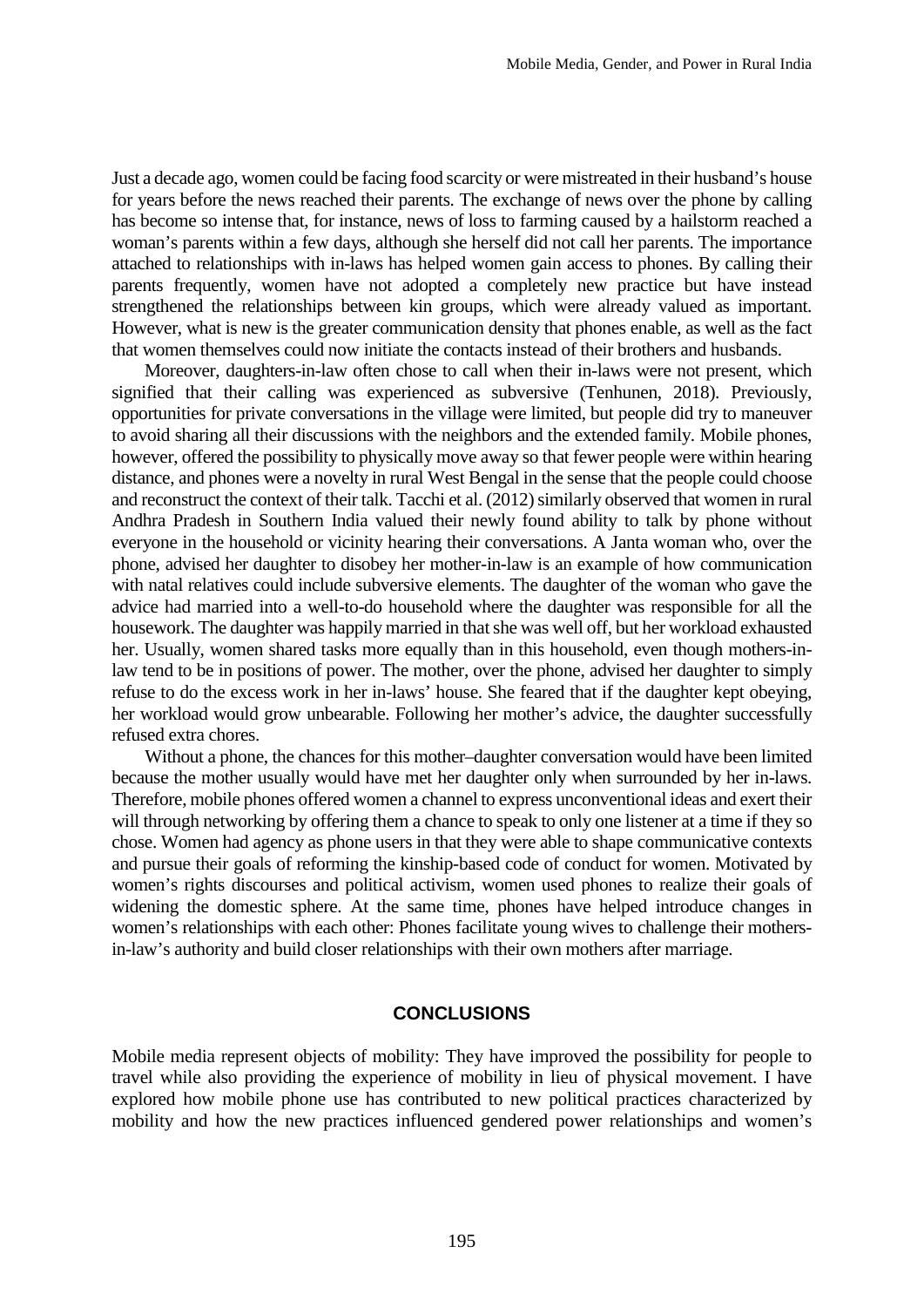agency. Mobile phones enabled new types of political practices that, in turn, influenced village social relations, including gender relations. At the same time, mobile phone use contributed to changes in gender and kinship relationships.

My study concurs with the scholarship that has pinpointed that mobility is not self-evidently positive (Alvarez, 1995; Cresswell, 2014; Tsing, 2005) and that the meaning of mobility depends on the contexts of mobility and communication (Tacchi et al., 2012). I have demonstrated that understanding the role of mobility for power relationships requires attention to the interconnected fields of power as contexts of mobility. Mobilities emerge within different fields of power that enable diverse forms of agency.

My analyses of mobile phone-based mobilities revealed two fields of power and agency: one that was based more on local social ties and the other on translocal ties. The village-based political order drew from the local symbolic domains the meanings of which women were able to negotiate in their everyday lives. Before the onset of mobile telephony, women's political activities took place as part of the culturally constructed women's sphere in the village. The strengthening of the translocal political sphere, however, decreased the importance of the villagebased political sphere to which women had gained access. At the same time, mobile telephony contributed to the creation of translocal publics that emerged as an assemblage of a variety of factors including the mass media and translocal political organizations. It highlights the gendered difference in meaning between these two fields of power, in how women's participation in village meetings was not questioned, whereas their participation in political activities outside the village appeared risky and difficult. Although face-to-face interaction as part of the village sociality had supported women's political discourse, the translocal public sphere did not offer a safe space for rural women activists' discourses.

Replacing the political sphere that was earlier perceived as predominantly local by translocal political activities reduced the village women's role in politics. However, mobile phone use also made possible a great variety of forms of mobility and agency for women that gained importance at the expense of their participation in politics. Women found it easier to travel outside the home when they carried mobile phones. Mobile phones made it possible to extend the idea of safety associated with the home to movement in the outside world. Mobile phones also gave callers new possibilities to choose the context for their speech and to engage in critical and unconventional discourses, which could help women make concrete changes in their everyday lives. New forms of social interaction enabled by mobile phones challenge gendered power relationships in subtle ways; nevertheless, these small changes could be paving a way for epochal changes that, in turn, could have political repercussions.

While this article has focused on a specific context—the use of mobile phones in rural India during 2003–2013, its theoretical framework can help understand how other forms of new media in other locations contribute to power and politics in unanticipated ways. To summarize, I argue that exploring mobility and power relationships reveals changing fields of power. Analyzing their interconnections and the way they are symbolically and socially assembled helps researchers understand the unexpected ways mobility and rapidly evolving new forms of media contribute to power and politics. Despite the many affordances mobile telephony offers for political activism, mobile phone use for political purposes is embedded in local contexts in ways that elude generalizations about mobile phones simply as tools for democratization and empowerment.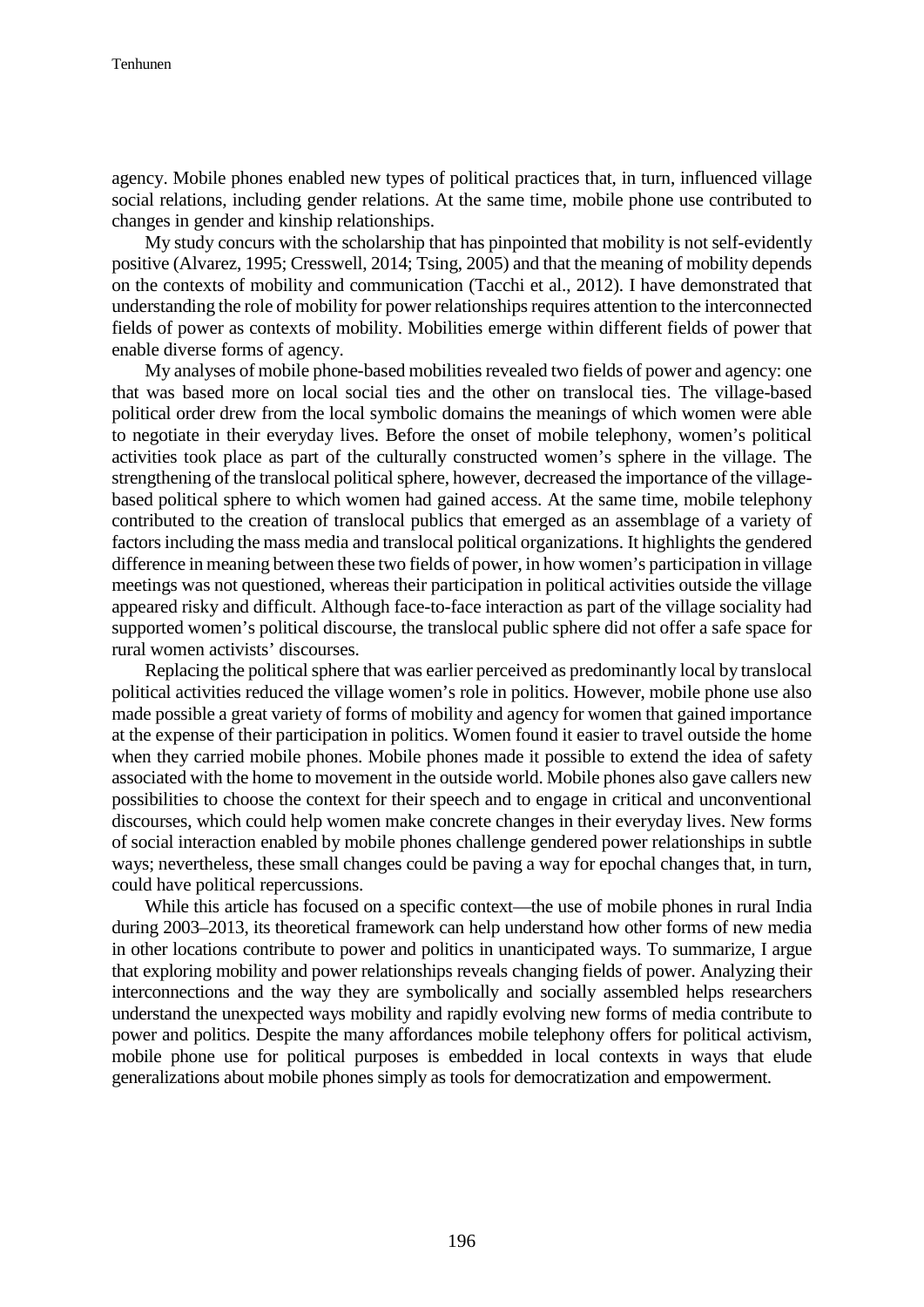## **IMPLICATIONS FOR THEORY AND POLICY**

Through my research, I have sought to understand how mobile phone use helps create new mobilities that relate to power in diffuse ways. By studying the appropriation of mobile phones within different fields of power and as enabling different forms of agency, the article builds a research approach that can be applied to studying how other forms of new media in other locations contribute to power and politics in unanticipated ways. In terms of policy issues, the article demonstrates that the choice of communication medium can be a political issue; consequently, one cannot rely on new media like mobile phones to self-evidently empower people without encouraging and supporting local face-to-face interaction.

## **ENDNOTES**

- 1. Although this article avails the same ethnographic data I have used for some of my earlier publications (Tenhunen, 2008, 2011 & 2018), the focus on mobility and power is new.
- 2. The dominant caste, both numerically and in terms of land ownership in Janta, is the Tilis (50%). Other major caste groups are the Bagdis (15%) and Casas (16%). Caste and class have, to a large degree, overlapped in Janta: Most Tilis and Casas own land, while most Bagdis, who are classified as a Scheduled Caste, earn their livelihood by means of daily labor, mainly agricultural work or work in the brick factories. About 10 other small caste groups, each which forms 1–2 % of the population, also reside in Janta. The most significant of these are the Brahmins, who own land, hold office jobs, and do not participate in farm work like other landowning villagers do. Some castes continue their hereditary occupations (Tatis weaving, Kumars pottery, Napits barbering, and Cutas carpentry) but, with the exception of the carpenter caste, their hereditary occupations only supplement their income from farming.
- 3. The *Scheduled Castes* refer to people at the bottom of caste hierarchy who are officially designated as disadvantaged people in India and for whom the Constitution lays down the general principles of positive discrimination. The government has allocated quotas in government jobs and educational institutions for Scheduled Castes and Tribes,
- 4. Initially, villagers purchased mobile phones from a nearby town. By 2012, a mobile phone repair shop opened in the village and the owner also sold mobile phones and their equipment. He did not keep a stock of phones but acquired them according to clients' orders.
- 5. In the fall of 2003, there were four privately owned mobile phones in Janta, and when I returned to the village in 2005, there were 10 phones in Janta and its two small adjacent villages. By 2007, the number of phones had risen to 100 and the phone density rose to four phones per 100 persons. By the spring of 2010, only four households of the 158 households surveyed in Janta did not have a phone. In India, tele-density increased from less than one per 100 persons to 82 from 1991–2015 (Telecom Regulatory Authority of India, 2012; Telecom Regulatory Authority of India, 2016).
- 6. The Bharatiya Janata Party is one of the two major political parties in India. It is the largest political party of India in terms of representation in the national parliament. Ideologically, it is a right-wing party that represents Hindu nationalist positions. BJP had not been able to become a major party in West Bengal until recently. It is now the largest opposition party in West Bengal, which is still one of the few states in India not ruled by the BJP. The All India Trinamool Congress party has held the majority in the State Legislative Assembly since 2011 when it ended the long Communist party rule in the state.
- 7. In developed countries, four of five people were online at the end of 2018. In developing countries, however, 45% of the population were using the Internet. At that time in the world's 47 least-developed countries, four of five individuals (80%) did not yet have Internet access (International Telecommunication Union, 2018).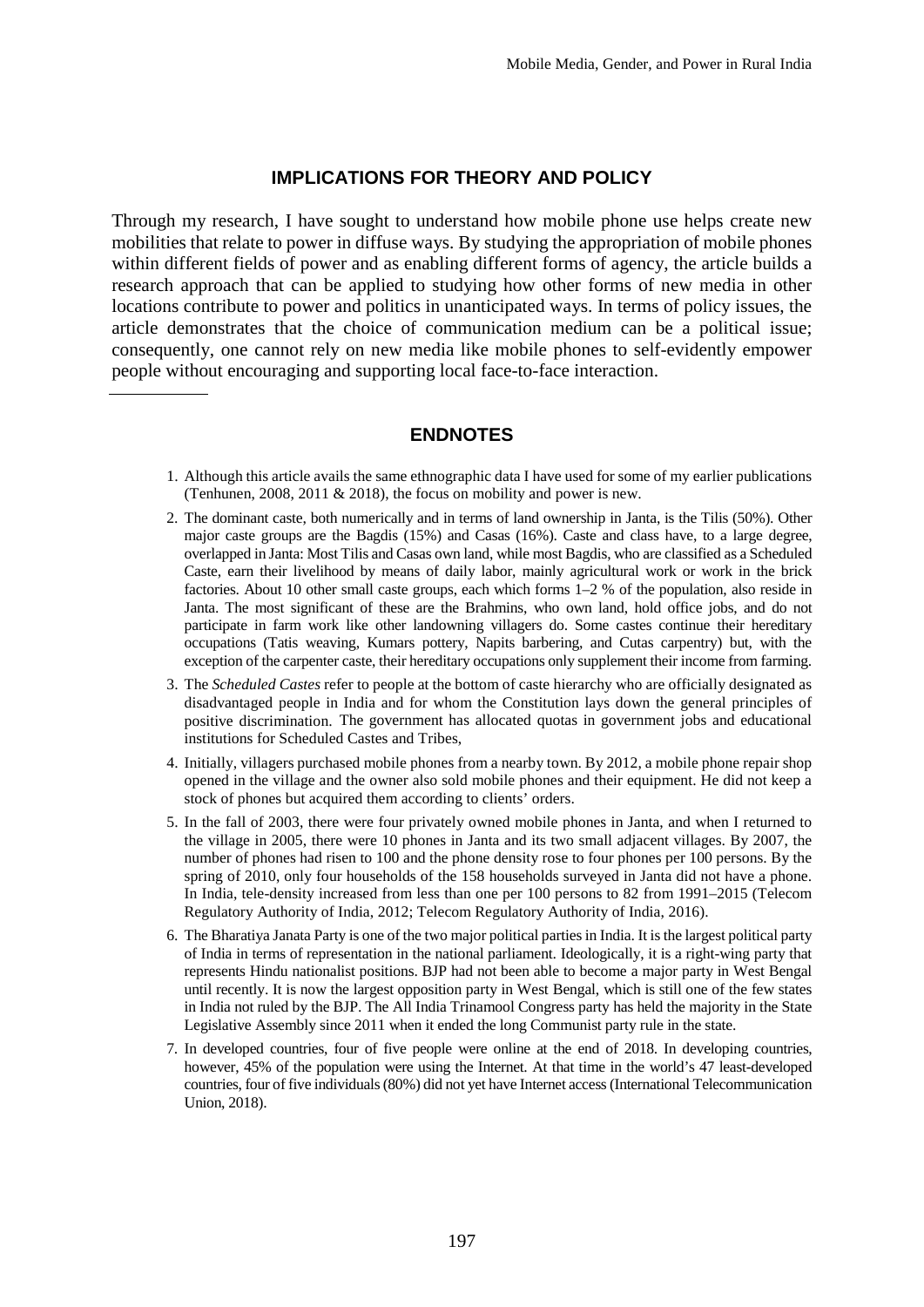- 8. In India, legislative, administrative, and executive powers are divided between the central government and the states. West Bengal is one of the 29 states of India.
- 9. *Translocal* refers to the interconnectedness between the local and the global.
- 10. I conducted all of the research in the Bengali language and I have translated the data quotations into English for this research report.

#### **REFERENCES**

- Adey, P., Bissell, D., Hannam, K., Merriman, P., & Sheller, M. (Eds.). (2013). *The Routledge handbook of mobilities*. London, UK: Routledge.
- Agrawal, R. (2018). *India connected: How the smartphone is transforming the world's largest democracy*. New York, NY, USA: Oxford University Press.
- Alvarez, R. (1995). The Mexican-US border: The making of an anthropology of borderlands. *Annual Review of Anthropology*, *24*, 447–470. https://doi.org/10.1146/annurev.an.24.100195.002311
- Archambault, J. S. (2010). La fièvre des téléphones portables: un chapitre de la "success story" mozambicaine? [The mobile phone craze: A chapter in the Mozambican "success story"?] *Politique Africaine*, 117, 83–105. https://doi.org/10.3917/polaf.117.0083#xd\_co\_f=MWI1NDVlZDgtZGQ3Yi00NjBhLWJmODctMWViMT M2YmMyMTFh~
- Archambault, J. S. (2012). "Travelling while sitting down": Mobile phones, mobility and the communication landscape in Inhambane, Mozambique, Africa. *The Journal of the International African Institute*, *82*(3), 393–412. https://doi.org/10.1017/S0001972012000307
- Archambault, J. S. (2017). *Mobile secrets: Youth, intimacy and the politics of pretense in Mozambique*. Chicago, IL, USA: University of Chicago Press.
- Barendregt, B. (2008). Sex, cannibals, and the language of cool: Indonesian tales of the phone and modernity. *The Information Society*, *24*(3), 160–170. https://doi.org/10.1080/01972240802020044
- Bourdieu, P. (1998). *Practical reason*. Cambridge, UK: Polity Press.
- Castells, M., Fernandez-Ardevol M., Qiu, J., & Sey A. (2007). *Mobile communication and society: A global perspective*. Cambridge, MA, USA: MIT Press.
- Castells, M. (2001). *The Internet galaxy: Reflections on the Internet, business and society*. New York, NY, USA: Oxford University Press.
- Chakrabarti, A. (2007, March 15). Biggest challenge ever for front. *The Telegraph* [online]. http://www.telegraphindia.com/1070315/asp/bengal/story\_7519501.asp
- Chatterjee P. (1993). *The nation and its fragments: colonial and postcolonial histories*. Princeton, NJ, USA: Princeton University Press.
- Chib, A., & Hsueh-Hua Chen, V. (2011). Midwives with mobiles: A dialectical perspective on gender arising from technology introduction in rural Indonesia. *New Media and Society*, *13*, 486–501. https://doi.org/10.1177%2F1461444810393902
- Collier, J., & Yanagisako, S. (Eds.). (1987). *Gender and kinship: Essays toward a unified analysis*. Stanford, CA, USA: Stanford University Press.
- Cresswell, T. (2014). Friction. In P. Adey, D. Bissell, K. Hannam, P. Merriman, & M. Sheller (Eds.), *The Routledge handbook of mobilities* (pp. 107–115). London, UK: Routledge.
- Csájia, B., Browetc, A., Traagc, V. A., Delvennec J., Huensc, E., Van Doorenc, P., Smoredae Z., & Blondelc, V. (2013). Exploring the mobility of mobile phone users. *Physica, 392*(6), 1459–1473. https://arxiv.org/ct?url=https%3A%2F%2Fdx.doi.org%2F10.1016%2Fj.physa.2012.11.040&v=1c7d3e7b
- Davis, M. (1983). *Rank and rivalry: The politics of inequality in rural West Bengal*. Cambridge, UK: Cambridge University Press.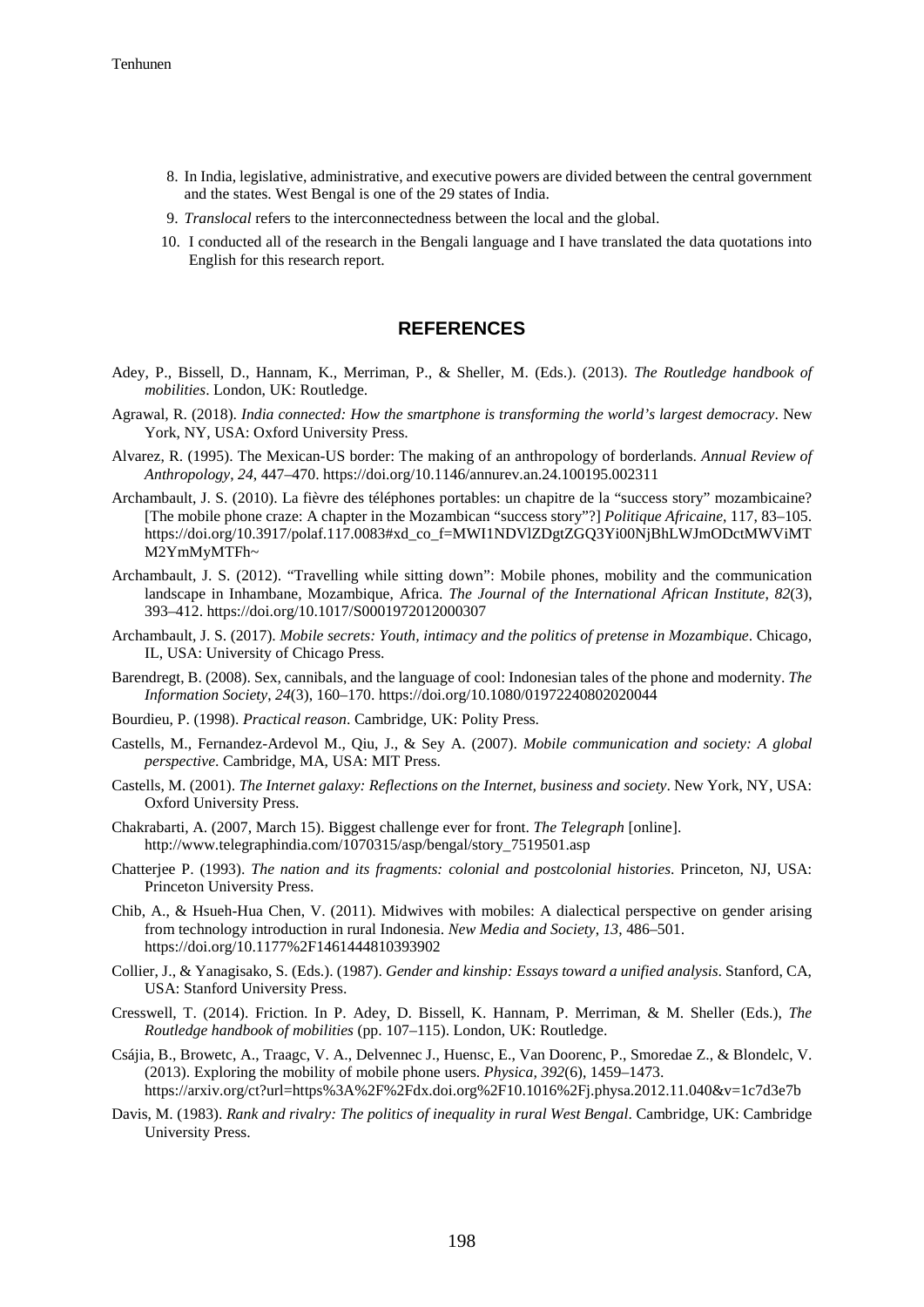- Dobashi, S. (2005). The gendered use of keitai in domestic contexts. In M. Ito, D. Okabe, & M. Matsuda (Eds.), *Personal, portable, pedestrian: Mobile phones in Japanese life*. Cambridge, MA, USA: MIT Press.
- Donner, J. (2015). *After access: Inclusion, development, and a more mobile Internet*. Cambridge, MA, USA: The MIT Press.
- Doron, A. (2012). Mobile persons: Cell phones, gender and the self in North India. *The Asia Pacific Journal of Anthropology*, *13*(5), 414–433. https://doi.org/10.1080/14442213.2012.726253
- Evans-Pritchard, E. E. (1940). *The Nuer: A description of the modes of livelihood and political institutions of a Nilotic people*. Oxford, UK: Clarendon.
- Fortes, M. (1945). *The dynamics of clanship among the Tallensi*. London, UK: Oxford University Press.
- Fortunati, L. (2002). The mobile phone: Towards new categories and social relations. *Information*, *Communication and Society*, *5*(4), 528–513. https://doi.org/10.1080/13691180208538803
- Fortunati, L. (2009). Gender and the mobile phone. In G. Goggin & L. Hjorth (Eds.), *Mobile technologies: From telecommunications to media*. New York, NY, USA: Routledge.
- Gergen, K. J. (2008). Mobile communication and the transformation of the democratic process. In J. E. Katz (Ed.), *Handbook of mobile communication studies* (pp. 297–312). Cambridge, MA, USA: MIT Press.
- Goggin, G. (2006). *Cell phone culture: Mobile technology in everyday life*. Abingdon, UK: Routledge.
- Green, N., & Haddon, L. (2009). *Mobile communications: An introduction to new media*. New York, NY, USA: Berg.
- Gupta, M. (2010). *Left politics in Bengal: Time travels among bhadralok Marxists*. New Delhi, India: Orient Blackswan.
- Hansen, T. B. (1999). *The saffron wave: Democracy and Hindu nationalism in modern India*. Princeton, NJ, USA: Princeton University Press.
- Horst, H., & Miller, D. (2006). *The cell phone: An anthropology of communication*. Oxford, UK: Berg.
- Horst, H., & Taylor, E. B. (2014). The role of mobile phones in the mediation of border crossings: A study of Haiti and the Dominican Republic. *The Australian Journal of Anthropology*, 25, 155–170. https://doi.org/10.1111/taja.12086
- Ibahrine, M. (2008). Mobile communication and sociopolitical change in the Arab world. In J. E. Katz (Ed.), *Handbook of mobile communication studies* (pp. 257–272). Cambridge, MA, USA: MIT Press.
- International Telecommunication Union (2018). *Measuring the information society report* (Vol. 1). Geneva, Switzerland: International Telecommunication Union. Retrieved June 9, 2019, from https://www.itu.int/en/ITU-D/Statistics/Pages/publications/misr2018.aspx
- Jeffrey, R., & Doron, A. (2012). Mobilizing: Democracy, organization and India's first "mass mobile phone" elections. *The Journal of Asian Studies*, *71*, 63–80. https://doi.org/10.1017/S0021911811003007
- Jeffrey, R,. & Doron, A. (2013). *Cell phone nation: How mobile phones have revolutionized business politics and ordinary life in India*. New Delhi, India: Hachette India.
- Jouhki, J. (2013). A phone of one's own? Social value, cultural meaning and gendered use of the mobile phone in south India. *Journal of the Finnish Anthropological Society*, *38*(1), 37–58.
- Katz, J., & Aakhus, M. (Eds.). (2002). *Perpetual contact: Mobile communication, private talk, public perform*ance. Cambridge, MA, USA: Cambridge University Press.
- Kinnunen, T., Suopajärvi T., & Ylipulli, J. (2011). Connecting people: Renewing power relations? A research review on the use of mobile phones. *Sociology Compass*, *5*(12), 1070–1081. [https://doi.org/10.1111/j.1751-](https://doi.org/10.1111/j.1751-9020.2011.00427.x) [9020.2011.00427.x](https://doi.org/10.1111/j.1751-9020.2011.00427.x)
- Lahiri, I. (2014). *Unlikely bedfellows? The media and government relations in West Bengal (1977-2011)*. (Doctoral dissertation, University of Stirling, UK, Division of Communication, Media and Culture).
- Lim, S. S. (2014). Women, "double work" and mobile media: The more things change, the more they stay the same. In G. Goggin & L. Hjorth (Eds.), *The Routledge companion to mobile media* (pp. 346–364). London, UK: Routledge.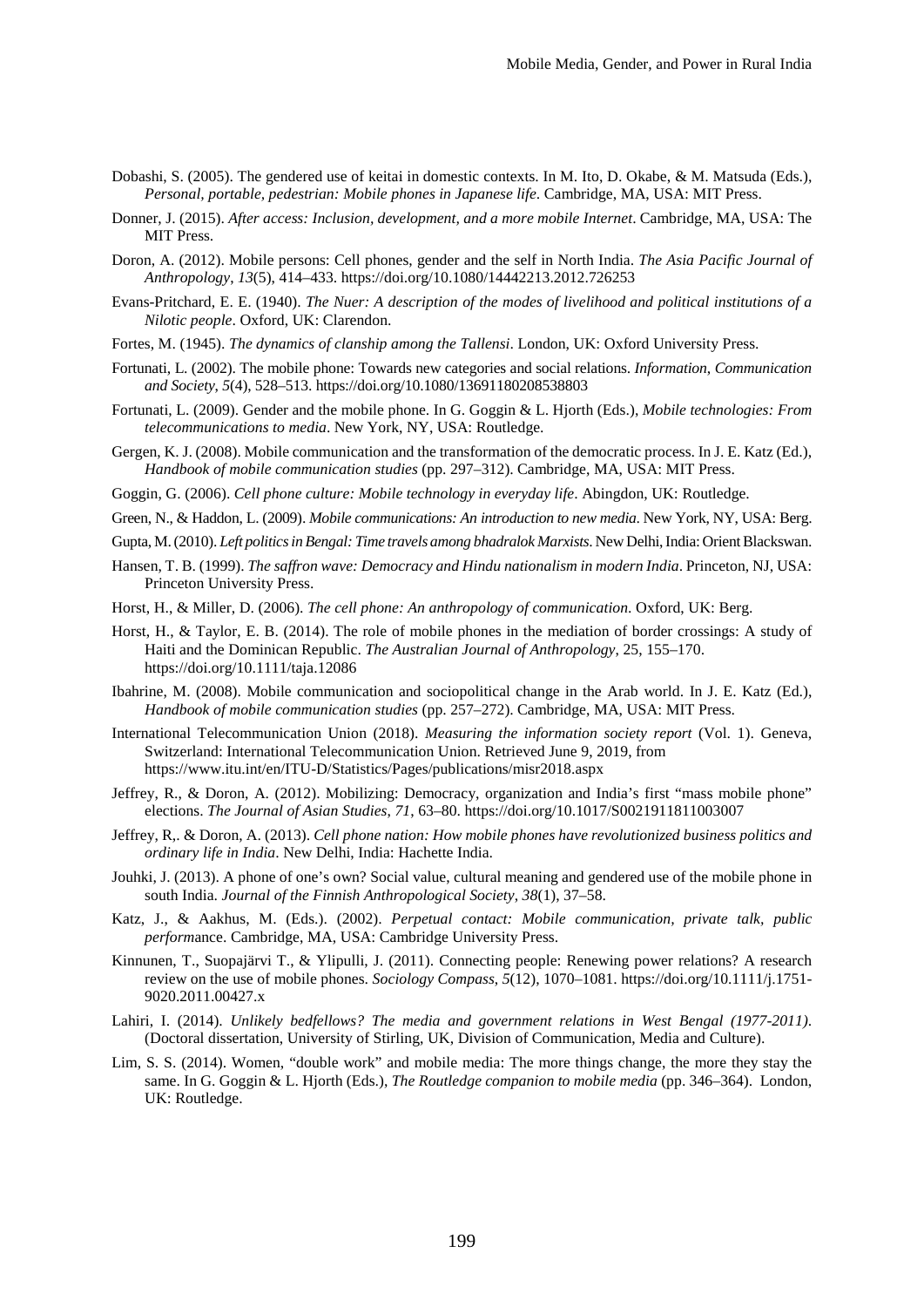- Liu, J. (2017). Mobile phones, social ties and collective action mobilization in China. *Acta Sociologica*, *60*(3), 213–227. https://doi.org/10.1177%2F0001699316660596
- Loader, B. D. (1998). Cyberspace divide: Equality, agency and policy in the information society. In B. D. Loader (Ed.), *Cyberspace divide: Equality, agency and policy in the information society* (pp. 3–18). London, UK: Routledge.
- Majumdar, M. (2009). Democracy in praxis: Two non-left gram panchayats in West Bengal. *Economic and Political Weekly*, *XLIV*(9), 82–92. https://doi.org/10.2307/40278557
- Mansell, R., & W. Steinmueller, S. (2000). *Mobilizing the information society: Strategies for growth and opportunity*. New York, NY, USA: Oxford University Press
- McIntosh, J. (2010). Mobile phones and Mipoho's prophecy: The powers and dangers of flying language. *American Ethnologist*, *37*(2), 337–353. https://doi.org/10.1111/j.1548-1425.2010.01259.x
- Michelutti, L. (2008). *The vernacularization of democracy: Politics, caste and religion in India*. Oxon, UK: Routledge.
- Miller, D., Costa, E., Haynes, N., McDonald, T., Nicolescu, R., Sinanan, J., Spyer, J., Venkatraman, S., & Wang, X. (2016). *How the world changed social media*. London, UK: UCL Press.
- Nielsen, K. B. (2018). *Land dispossession and everyday politics in rural Eastern India*. London, UK: Anthem Press.
- Oreglia, E. (2014). ICT and (personal) development in rural China. *Information Technologies and International Development*, *10*(3), 19–30. https://doi.org/10.1177/0097700409337477
- Palmer, J. R. B., Espenshade, T. J., Bartumeus, F., Chung, C. Y., Ozgencil N. E., & Li, K.(2013). New approaches to human mobility: Using mobile phones for demographic research. *Demography*, *50*(3). https://doi.org/10.1 007/s 1 3524-012-0 1 75-z
- Rafael, V. L. (2003). The cell phone and the crowd: Messianic politics in the contemporary Philippines. *Public Culture*, *15*(3), 399–425. https://doi.org/10.1080/01154451.2003.9754246
- Rai, A. S. (2019). *Jugaad time: Ecologies of everyday hacking in India*. Durham, NC, USA: Duke University Press.
- Rangaswamy, N., & Arora P. (2016). The mobile Internet in the wild and every day: Digital leisure in the slums of urban India. *International Journal of Cultural Studies*, *19*(6), 611–626. <https://doi.org/10.1177%2F1367877915576538>
- Red-hand Buddha: 14 killed in Nandigram re-entry bid. (2007, March 15). *The Telegraph* [online]. Retrieved March 17, 2019, from http://www.telegraphindia.com/1070315/asp/frontpage/story 7519166.asp
- Rheingold, H. (2002). *Smart mobs—The next social revolution: Transforming cultures and communities in the age of instant access*. Cambridge, MA, USA: Perseus Publishing.
- Rogers, S. C. (1975). Female forms of power and the myth of male dominance: A model of female/male interaction in peasant society. *American Ethnologist*, *2*(4), 727–754. https://doi.org/10.1525/ae.1975.2.4.02a00090
- Rosaldo, M. Z., & Lamphere, L. (Eds.). (1974). *Women, culture and society*. Stanford, CA, USA: Stanford University Press.
- Roy, D. (2007). Politics at the margin: A tale of two villages. *Economic and Political Weekly*, *42*(32), 3323–3329.
- Roy, D. (2008). Whither the subaltern domain? An ethnographic enquiry. *Economic and Political Weekly*, *43*(23), 31–38.
- Roy, D. (2013). *Rural politics in India: Political stratification and governance in West Bengal*. New York, NY, USA: Cambridge University Press.
- Ruud, A. E. (2003). *Poetics of village politics: The making of West Bengal's rural communism*. New Delhi, India: Oxford University Press.
- Salazar N. B., & Smart A. (2011). Anthropological takes on (im)mobility. *Identities: Global studies in culture and power*, *18*(6), i-ix. https://doi.org/10.1080/1070289X.2012.683674
- Sheller, M., & Urry J. (2006) The new mobilities paradigm. *Economy and Space*, *38*(2), 207–226. https://doi.org/10.1068%2Fa37268